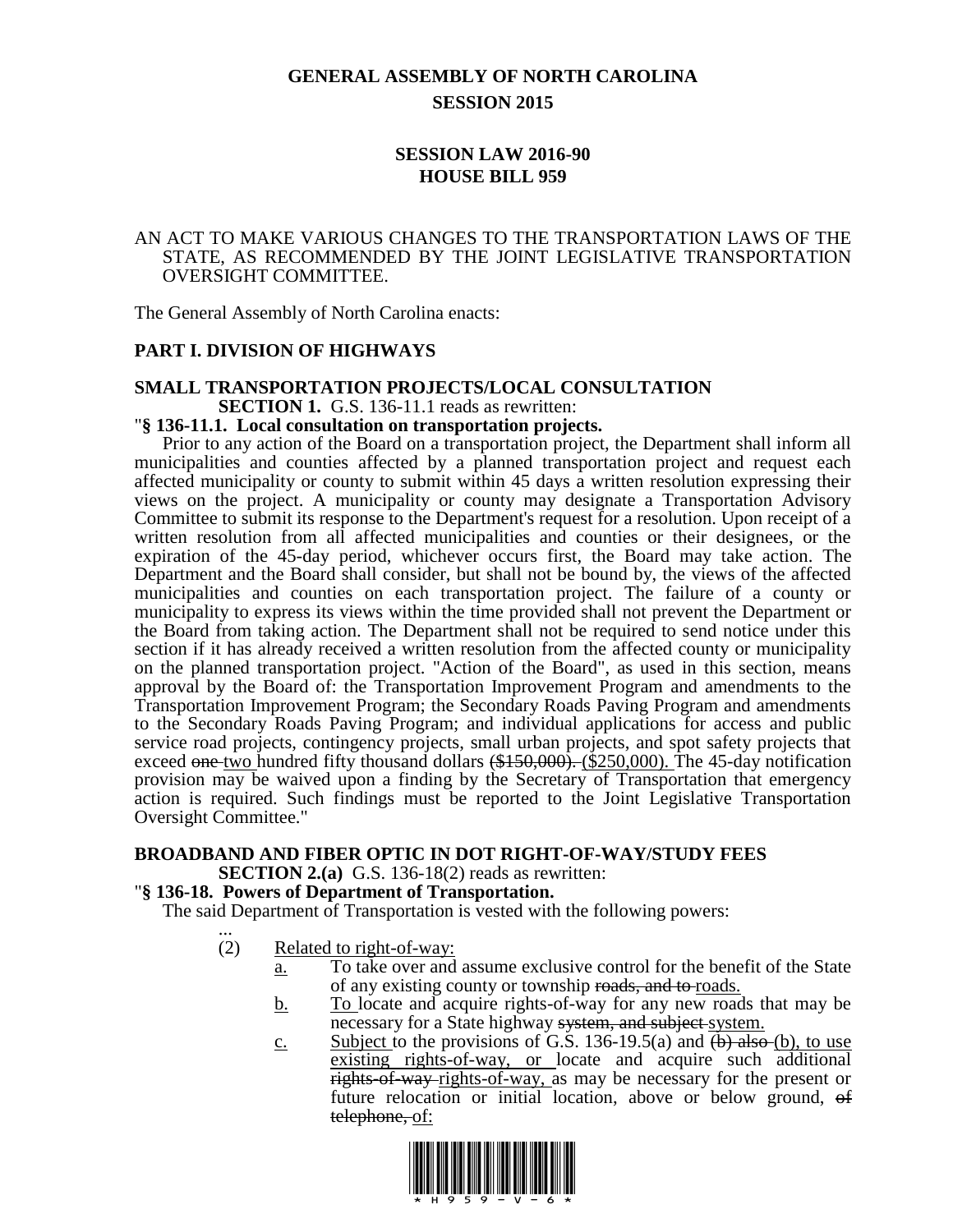- 1. Telephone, telegraph, distributed antenna systems (DAS), broadband communications, electric and other lines, as well as gas, water, sewerage, oil and other pipelines, to be operated by public utilities as defined in G.S. 62-3(23) and which are regulated under Chapter 62 of the General Statutes, or by municipalities, counties, any entity created by one or more political subdivisions for the purpose of supplying any such utility services, electric membership corporations, telephone membership corporations, or any combination thereof, with thereof; and
- 2. Nonutility owned or operated communications or data transmission infrastructure.

The Department retains full power to widen, relocate, change or alter the grade or location thereof, or alter the location or configuration of such lines or systems above or below ground, and to-ground. No agreement for use of Department right-of-way under this sub-subdivision shall abrogate the Department's ownership and control of the right-of-way. The Department is authorized to adopt policies and rules necessary to implement the provisions of this sub-subdivision.

- d. To change or relocate any existing roads that the Department of Transportation may now own or may acquire; to acquire.
- e. To acquire by gift, purchase, or otherwise, any road or highway, or tract of land or other property whatsoever that may be necessary for a State transportation system and adjacent utility rights-of-way: rights-of-way.
- $\underline{f}$ . Provided, all changes or alterations authorized by this subdivision shall be subject to the provisions of G.S. 136-54 to 136-63, to the extent that said sections are applicable: applicable.
- e. Provided, that nothing in this Chapter shall be construed to authorize or permit the Department of Transportation to allow or pay anything to any county, township, city or town, or to any board of commissioners or governing body thereof, for any existing road or part of any road heretofore constructed by any such county, township, city or town, unless a contract has already been entered into with the Department of Transportation."

**SECTION 2.(b)** The Department of Transportation shall study the issue of administrative fees for encroachments pursuant to G.S. 136-18(2)c. The Department shall report its findings and recommendations to the Joint Legislative Transportation Oversight Committee on or before December 1, 2016.

**SECTION 2.(c)** This section is effective when it becomes law.

## **WEIGHT LIMITS APPLICABLE TO METAL COMMODITIES, CONSTRUCTION EQUIPMENT, AND STEEL COILS AND EXTENDING CERTAIN FEDERAL WEIGHT EXCEPTIONS TO THE STATE'S HIGHWAYS**

**SECTION 2.1.(a)** G.S. 20-118(c) is amended by adding the following new subdivisions to read:

- "(18) Subsections (b) and (e) of this section do not apply to a vehicle or vehicle combination that meets all of the conditions set out below:
	- a. Is transporting metal commodities or construction equipment.
	- b. Does not operate on an interstate highway, a posted light traffic road, or exceed any posted bridge weight limit.
	- c. Does not exceed a single-axle weight of 22,000 pounds, a tandem-axle weight of 42,000 pounds, or a gross weight of 90,000 pounds.
- (19) Any additional weight allowance authorized by 23 U.S.C. § 127, and applicable to all interstate highways, shall also apply to all State roads, unless the road is a posted road or posted bridge, or unless specifically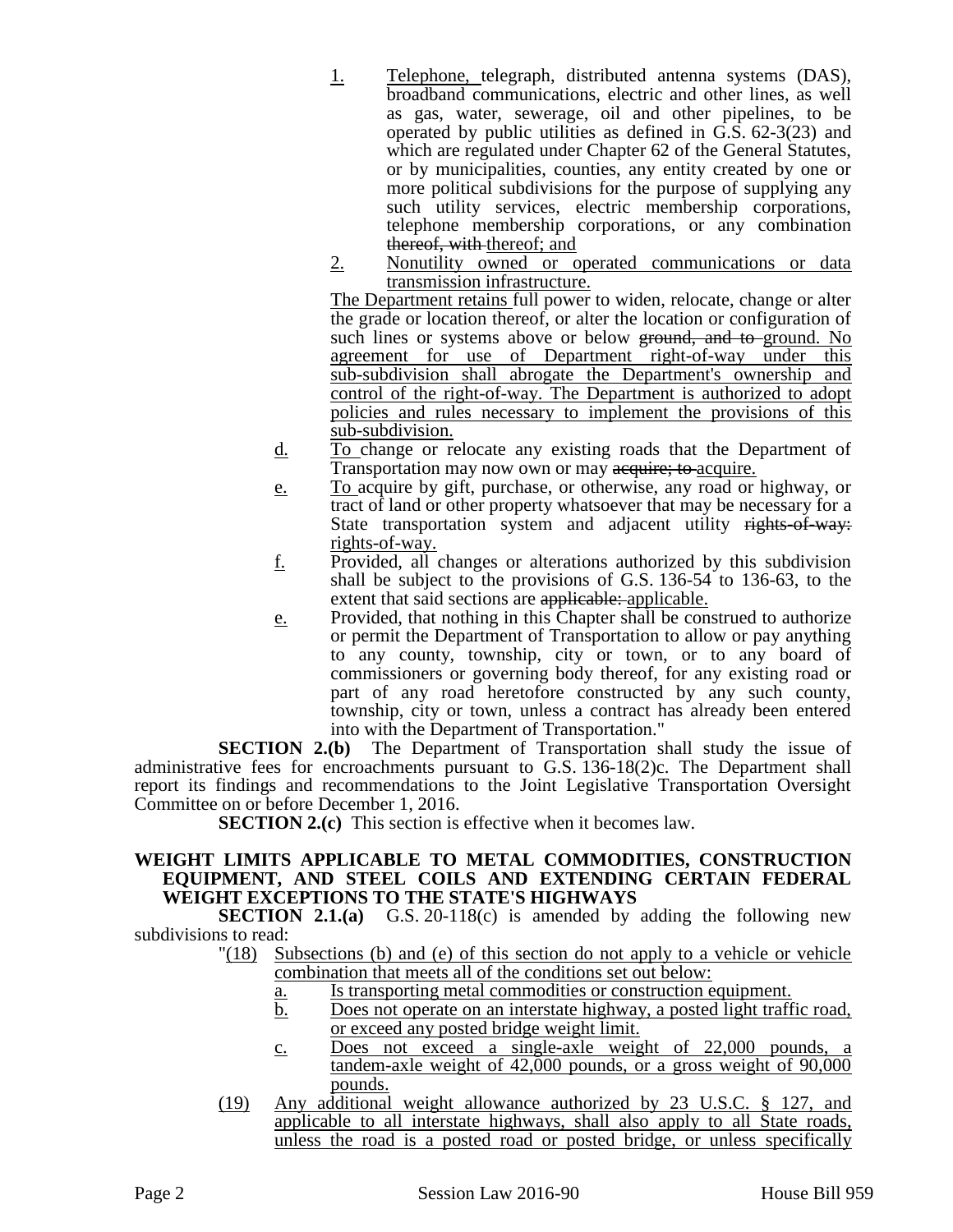prohibited by State law or a Department ordinance applicable to a specific road."

**SECTION 2.1.(b)** G.S. 20-119 is amended by adding a new subsection to read:

"(i) One, two, or three steel coils, transported on the same vehicle, shall be considered a nondivisible load for purposes of permit issuance pursuant to this section."

**SECTION 2.1.(c)** This section becomes effective October 1, 2016.

## **DELAY SUNSET FOR SIX MONTHS ON DOT PARTNERSHIPS WITH PRIVATE DEVELOPERS**

**SECTION 2.3.** Section 2 of S.L. 2009-235, as amended by Section 7 of S.L. 2014-58, reads as rewritten:

"**SECTION 2.** This act is effective when it becomes law. This act shall expire on December 31, 2016.July 1, 2017."

## **PART II. NORTH CAROLINA TURNPIKE AUTHORITY**

#### **ALLOW ELECTRONIC BILLING FOR TOLLS**

**SECTION 3.** G.S. 136-89.214(a) reads as rewritten:

"(a) Bill. – If a motor vehicle travels on a Turnpike project that uses an open road tolling system and a toll for traveling on the project is not paid prior to travel or at the time of travel, the Authority must send a bill by first-class mail to the registered owner of the motor vehicle or the person who had care, custody, and control of the vehicle as established under G.S. 136-89.212(b) for the amount of the unpaid toll toll; provided, however, that with the written consent of the registered owner of the motor vehicle or the person who had care, custody, and control of the vehicle as set forth above, the Authority may send the bill via electronic mail to a designated electronic mail account rather than by first-class mail. The Authority must send the bill within 90 days after the travel occurs, or within 90 days of receipt of a sworn affidavit submitted under G.S. 136-89.212(b) identifying the person who had care, custody, and control of the motor vehicle. If a bill is not sent within the required time, the Authority waives collection of the toll. The Authority must establish a billing period for unpaid open road tolls that is no shorter than 15 days. A bill for a billing period must include all unpaid tolls incurred by the same person during the billing period."

#### **TURNPIKE AUTHORITY REPORT ON ONE-TIME FACILITY USER FEES AND PENALTIES**

**SECTION 3.1.** The North Carolina Turnpike Authority shall report to the Joint Legislative Transportation Oversight Committee on January 31, 2017, and in its annual report thereafter, the number of one-time toll facility users who are charged more than fifty dollars (\$50.00) in processing fees imposed under G.S. 136-89.215 and civil penalties assessed under G.S. 136-89.216. With the first report on such users, the Turnpike Authority shall propose statutory changes to Part 2 of Article 6H of Chapter 136 of the General Statutes that are expected to have the aggregate effect of improving efficiency or reducing costs in collecting tolls while significantly reducing the possibility one-time users are charged more than fifty dollars (\$50.00) in processing fees imposed under G.S. 136-89.215 and civil penalties assessed under G.S. 136-89.216.

## **REPEAL NCTA SEMIANNUAL REPORTS TO JLTOC SECTION 4.** G.S. 136-89.193(c) is repealed.

#### **PART III. DIVISION OF BICYCLE AND PEDESTRIAN TRANSPORTATION**

# **REPEAL REQUIREMENT TO MAINTAIN OFF-ROAD CYCLING RECORDS SECTION 5.** G.S. 143B-135.100 reads as rewritten:

"**§ 143B-135.100. Use of State land for bicycling; creation of trails by volunteers.** ...

(b) Notwithstanding the provisions of subsection (a) of this section, any land may be restricted or removed from use by bicyclists if it is determined by the State, an agency of the State, or the holder of land purchased or leased with State funds that the use would cause substantial harm to the land or the environment or that the use would violate another State or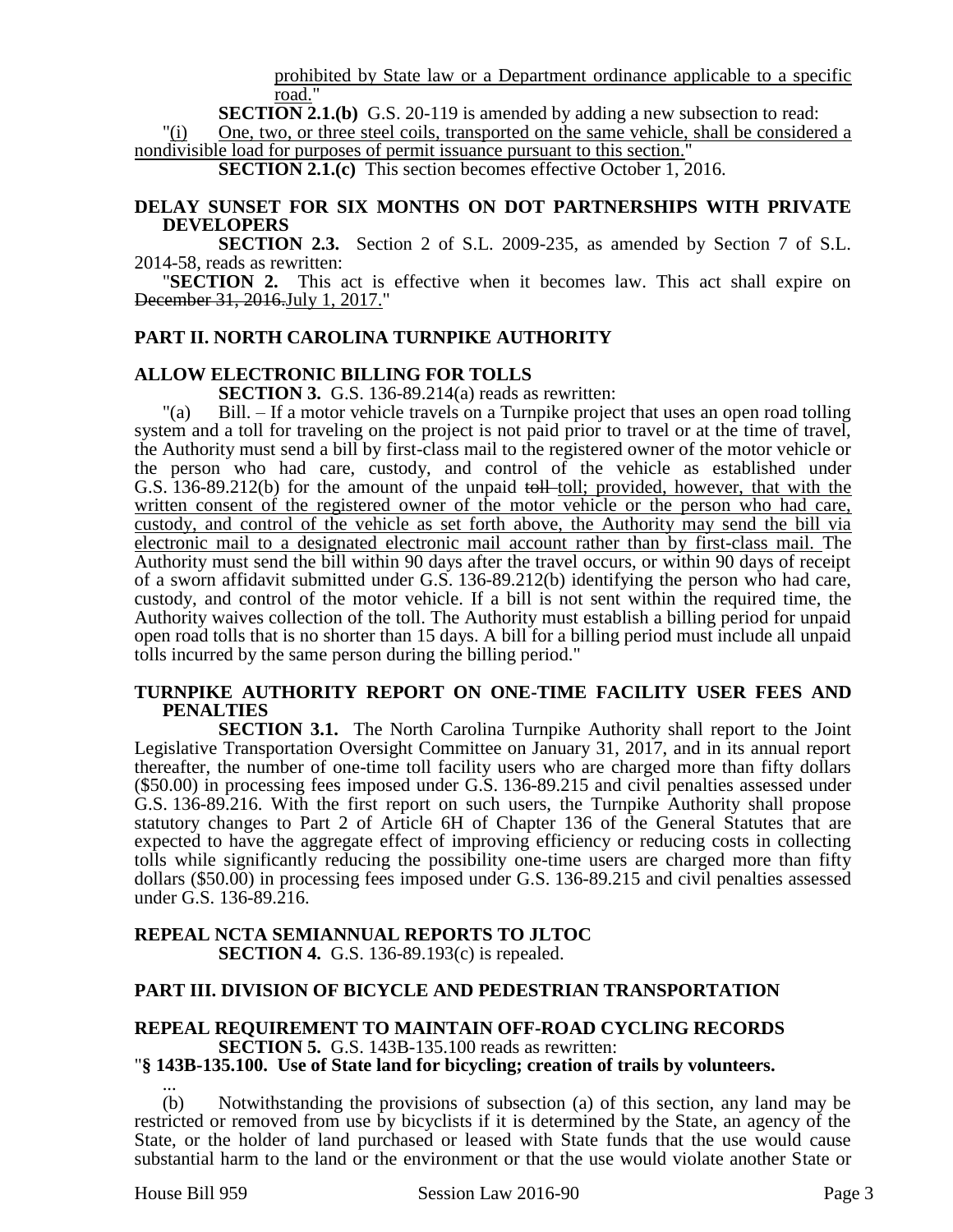federal law. Before restricting or removing land from use by bicyclists, the State, the agency of the State, or the holder of the land purchased or leased with State funds must show why the lands should not be open for use by bicyclists. Local cycling groups or organizations shall be notified of the intent to restrict or remove the land from use by bicyclists and provided an opportunity to show why cycling should be allowed on the land. Notice of any land restricted or removed from use by bicyclists pursuant to this subsection shall be filed with the Division of Bicycle and Pedestrian Transportation of the Department of Transportation.

(c) The Division of Bicycle and Pedestrian Transportation of the Department of Transportation shall keep a record of all lands made open and available for use by bicyclists pursuant to this section and shall make the information available to the public upon request.

... (e) Notwithstanding any other provision of this section, any hiking, walking, or use of bicycles on game lands administered by the Wildlife Resources Commission shall be restricted to roads and trails designated for vehicular use. Hiking, walking, or bicycle use by persons not hunting shall be restricted to days closed to hunting. The Wildlife Resources Commission may restrict the use of bicycles on game lands where necessary to protect sensitive wildlife habitat or species and shall file notice of any restrictions with the Division of Bicycle and Pedestrian Transportation of the Department of Transportation.species."

# **BICYCLE MUST HAVE RED REAR LIGHT OR OPERATOR MUST WEAR REFLECTIVE VEST WHEN OPERATED AT NIGHT**

**SECTION 5.1.(a)** G.S. 20-129(e) reads as rewritten:

"(e) Lamps on Bicycles. – Every bicycle shall be equipped with a reflex mirror on the rear and both of the following when operated at night on any public street, public vehicular area, or public greenway:

- (1) A lighted lamp on the front thereof, visible under normal atmospheric conditions from a distance of at least 300 feet in front of such bicycle, and shall also be equipped with a reflex mirror or bicycle.
- (2) A lamp on the rear, exhibiting a red light visible under like conditions from a distance of at least 200-300 feet to the rear of such bicycle, when used at night.or the operator must wear clothing or a vest that is bright and visible from a distance of at least 300 feet to the rear of the bicycle."

**SECTION 5.1.(b)** This section becomes effective December 1, 2016, and applies to offenses committed on or after that date.

# **BICYCLE SAFETY LAW REVISIONS**

**SECTION 5.5.(a)** G.S. 20-150(e) reads as rewritten:

"(e) The driver of a vehicle shall not overtake and pass another on any portion of the highway which is marked by signs, markers or markings placed by the Department of Transportation stating or clearly indicating that passing should not be attempted. The prohibition in this section shall not apply when the overtaking and passing is done in accordance with all of the following:

- (1) The slower moving vehicle to be passed is a bicycle or a moped.
- (2) The slower moving vehicle is proceeding in the same direction as the faster moving vehicle.
- (3) The driver of the faster moving vehicle either (i) provides a minimum of four feet between the faster moving vehicle and the slower moving vehicle or (ii) completely enters the left lane of the highway.
- (4) The operator of the slower moving vehicle is not (i) making a left turn or (ii) signaling in accordance with G.S. 20-154 that he or she intends to make a left turn.
- (5) The driver of the faster moving vehicle complies with all other applicable requirements set forth in this section."

## **SECTION 5.5.(b)** G.S. 20-149(a) reads as rewritten:

"(a) The driver of any such vehicle overtaking another vehicle proceeding in the same direction shall pass at least two feet to the left thereof, and shall not again drive to the right side of the highway until safely clear of such overtaken vehicle. This subsection shall not apply when the overtaking and passing is done pursuant to the provisions of  $\overline{G.S.}$ 20-150.1.G.S. 20-150(e) or G.S. 20-150.1."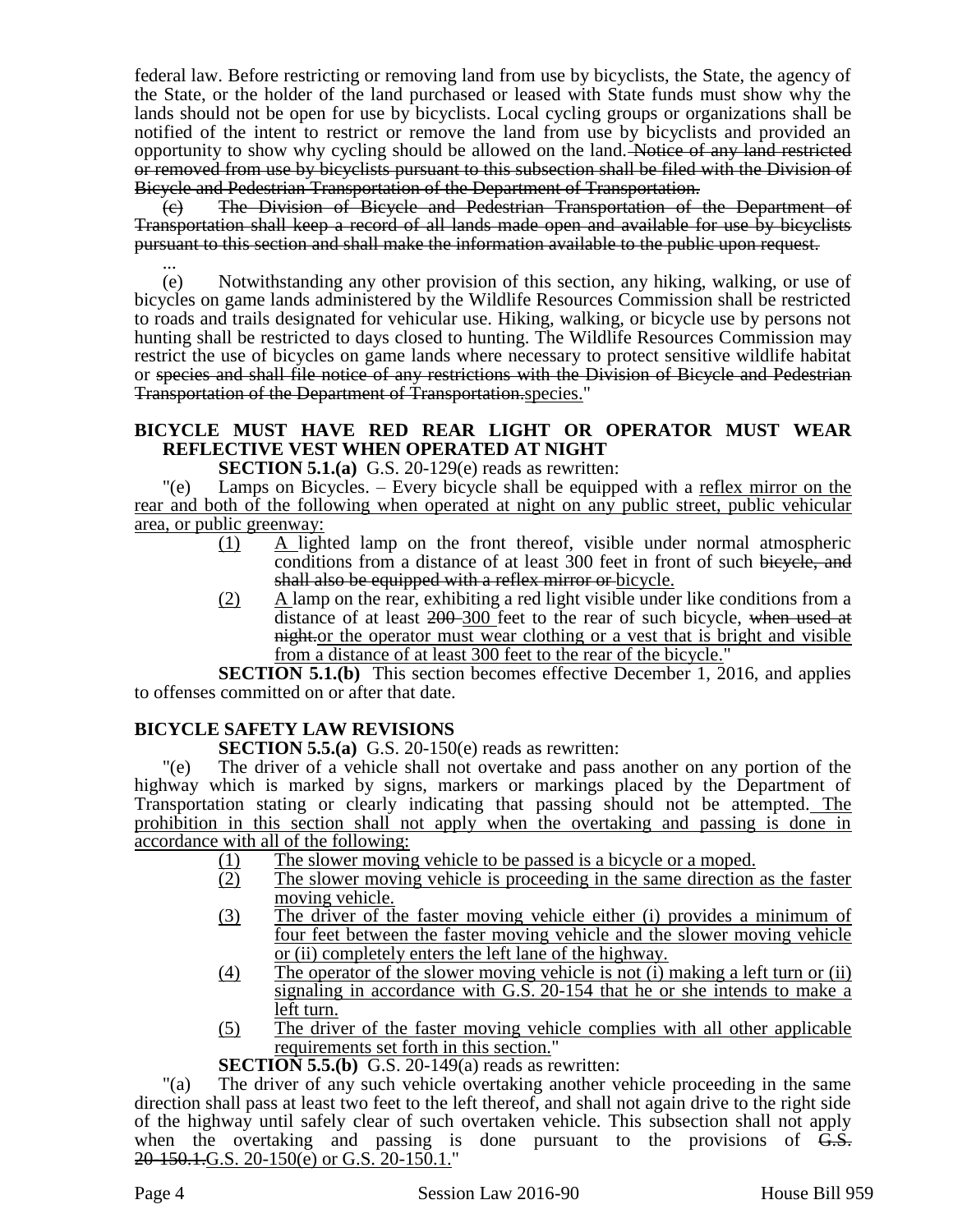#### **SECTION 5.5.(c)** G.S. 20-154 reads as rewritten: "**§ 20-154. Signals on starting, stopping or turning.**

... (a1) A person who violates subsection (a) of this section and causes a motorcycle or bicycle operator to change travel lanes or leave that portion of any public street or highway designated as travel lanes shall be responsible for an infraction and shall be assessed a fine of not less than two hundred dollars (\$200.00). A person who violates subsection (a) of this section that results in a crash causing property damage or personal injury to a motorcycle or bicycle operator or passenger shall be responsible for an infraction and shall be assessed a fine of not less than five hundred dollars (\$500.00) unless subsection (a2) of this section applies.

(a2) A person who violates subsection (a) of this section and the violation results in a crash causing property damage in excess of five thousand dollars (\$5,000) or a serious bodily injury as defined in G.S. 20-160.1(b) to a motorcycle or bicycle operator or passenger shall be responsible for an infraction and shall be assessed a fine of not less than seven hundred fifty dollars (\$750.00). A violation of this subsection shall be treated as a failure to yield right-of-way to a motorcycle or bicycle, as applicable, for purposes of assessment of points under G.S. 20-16(c). In addition, the trial judge shall have the authority to order the license of any driver violating this subsection suspended for a period not to exceed 30 days. If a judge orders suspension of a person's drivers license pursuant to this subsection, the judge may allow the licensee a limited driving privilege for a period not to exceed the period of suspension. The limited driving privilege shall be issued in the same manner and under the terms and conditions prescribed in G.S. 20-16.1(b)(1), (2), (3), (4), (5), and G.S. 20-16.1(g).

(b) The signal herein required shall be given by means of the hand and arm in the manner herein specified, or by any mechanical or electrical signal device approved by the Division, except that when a vehicle is so constructed or loaded as to prevent the hand and arm signal from being visible, both to the front and rear, the signal shall be given by a device of a type which has been approved by the Division.

Whenever-Except as otherwise provided in subsection (b1) of this section, whenever the signal is given the driver shall indicate his intention to start, stop, or turn by extending the hand and arm from and beyond the left side of the vehicle as hereinafter set forth.

Left turn – hand and arm horizontal, forefinger pointing.

Right turn – hand and upper arm horizontal, forearm and hand pointed upward.

Stop – hand and arm upper arm horizontal, forearm and hand pointed downward.

All hand and arm signals shall be given from the left side of the vehicle and all signals shall be maintained or given continuously for the last 100 feet traveled prior to stopping or making a turn. Provided, that in all areas where the speed limit is 45 miles per hour or higher and the operator intends to turn from a direct line of travel, a signal of intention to turn from a direct line of travel shall be given continuously during the last 200 feet traveled before turning.

Any motor vehicle in use on a highway shall be equipped with, and required signal shall be given by, a signal lamp or lamps or mechanical signal device when the distance from the center of the top of the steering post to the left outside limit of the body, cab or load of such motor vehicle exceeds 24 inches, or when the distance from the center of the top of the steering post to the rear limit of the body or load thereof exceeds 14 feet. The latter measurement shall apply to any single vehicle, also to any combination of vehicles except combinations operated by farmers in hauling farm products.

(b1) Notwithstanding the requirement set forth in subsection (b) of this section that a driver signal a right turn by extending his or her hand and arm from beyond the left side of the vehicle, an operator of a bicycle may signal his or her intention to make a right turn by extending his or her hand and arm horizontally, with the forefinger pointing, from beyond the right side of the bicycle.

...." **SECTION 5.5.(d)** This section becomes effective October 1, 2016, and applies to offenses committed on or after that date.

## **PART IV. DIVISION OF MOTOR VEHICLES**

## **COMMERCIAL DRIVERS LICENSE CHANGES**

**SECTION 6.(a)** G.S. 20-7(m) reads as rewritten: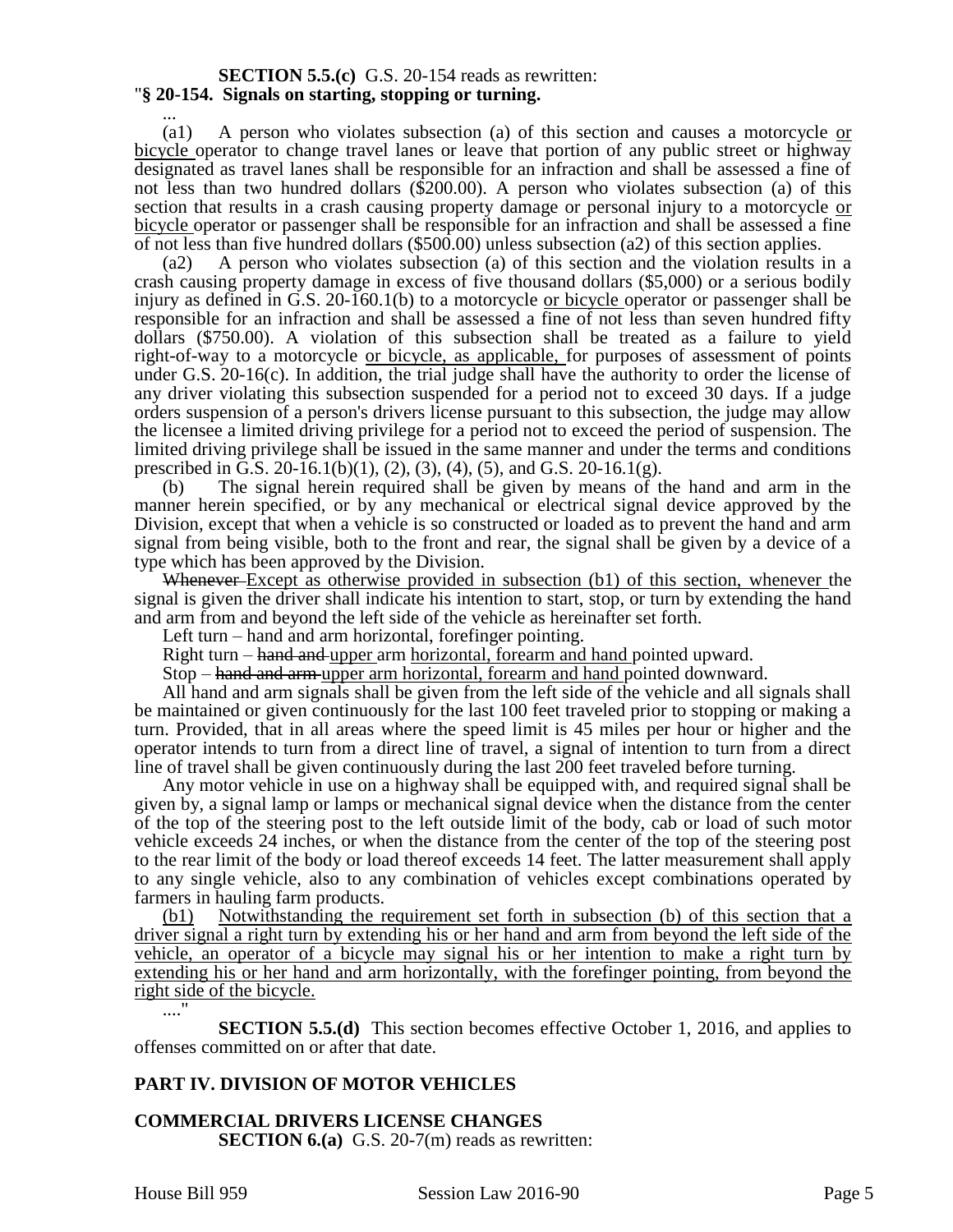"(m) Instruction Permit. – The Division upon receiving proper application may in its discretion issue a restricted instruction permit effective for a school year or a lesser period to any of the following applicants:

- (1) An applicant who is less than 18 years old and is enrolled in a drivers education program that is approved by the State Superintendent of Public Instruction and is offered at a public high school, a nonpublic secondary school, or a licensed drivers training school.
- (2) An applicant for certification under G.S. 20-218 as a school bus driver.A restricted instruction permit authorizes the holder of the permit to drive a specified type or class of motor vehicle when in possession of the permit, subject to any restrictions imposed by the Division. The restrictions the Division may impose on a permit include restrictions to designated areas and highways and restrictions prohibiting operation except when an approved instructor is occupying a seat beside the permittee. A restricted instruction permit is not required to have a distinguishing number or a picture of the person to whom the permit is issued."

## **SECTION 6.(b)** G.S. 20-37.13(e) reads as rewritten:

"(e) A commercial driver-learner's permit may be issued to an individual who holds a regular Class C drivers license and has passed the knowledge test for the class and type of commercial motor vehicle the individual will be driving. The permit is valid for a period not to exceed six months and may be renewed or reissued only once within a two-year period. 180 days. The fee for a commercial driver learner's permit is the same as the fee set by G.S. 20-7 for a regular learner's permit. G.S. 20-7(m) governs the issuance of a restricted instruction permit for a prospective school bus driver."

## **SECTION 6.(c)** G.S. 20-17.4(g) reads as rewritten:

"(g) Violation of Out-of-Service Order. – Any person holding a commercial learner's permit or commercial drivers license or required to have a commercial learner's permit or commercial drivers license convicted for violating an out-of-service order, except as described in subsection (h) of this section, shall be disqualified as follows:

- (1) A person is disqualified from driving a commercial vehicle for a period of 90 days no less than 180 days and no more than one year if convicted of a first violation of an out-of-service order.order while operating a commercial motor vehicle.
- (2) A person is disqualified for a period of one year no less than two years and no more than five years if convicted of a second violation of an out-of-service order while operating a commercial motor vehicle during any 10-year period, arising from separate incidents.
- (3) A person is disqualified for a period of three years no less than three years and no more than five years if convicted of a third or subsequent violation of an out-of-service order while operating a commercial motor vehicle during any 10-year period, arising from separate incidents."

**SECTION 6.(d)** G.S. 20-17.4(h) reads as rewritten:

"(h) Violation of Out-of-Service Order; Special Rule for Hazardous Materials and Passenger Offenses. – Any person holding a commercial learner's permit or commercial drivers license or required to have a commercial learner's permit or commercial drivers license convicted for violating an out-of-service order while transporting hazardous materials materials, as defined in 49 C.F.R. § 383.5, or while operating a commercial vehicle designed or used to transport more than 15 passengers, 16 or more passengers, including the driver, shall be disqualified as follows:

- (1) A person is disqualified for a period of 180 days no less than 180 days and no more than two years if convicted of a first violation of an out-of-service order.order while operating a commercial motor vehicle.
- (2) A person is disqualified for a period of three years no less than three years and no more than five years if convicted of a second or subsequent violation of an out-of-service order while operating a commercial motor vehicle during any 10-year period, arising from separate incidents.
- (3) A person is disqualified for a period of no less than three years and no more than five years if convicted of a third or subsequent violation of an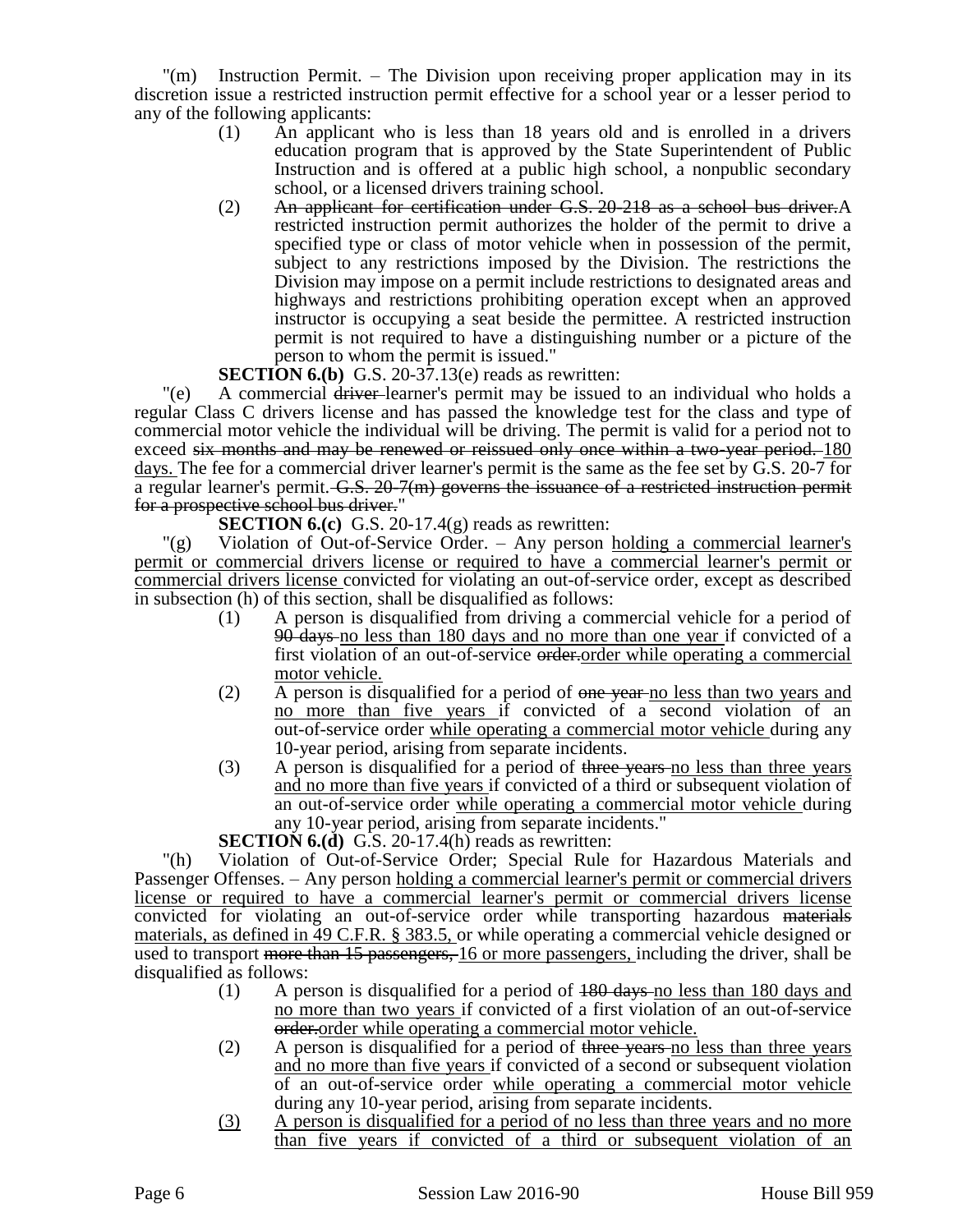out-of-service order while operating a commercial motor vehicle during any 10-year period arising from separate incidents."

**SECTION 6.(e)** Article 2C of Chapter 20 of the General Statutes is amended by adding the following new section to read:

#### "**§ 20-37.13A. Medical qualifications standards; waiver for intrastate drivers.**

(a) Medical Qualifications Standards Applicable to Commercial Drivers. – All commercial drivers license holders and applicants for commercial drivers licenses must meet the medical qualifications standards set forth in 49 C.F.R. § 391.41.

(b) Intrastate Medical Waiver. – Any person unable to meet the standards in 49 C.F.R. § 391.41, as adopted by the Division, may apply for a medical waiver that, if approved, will authorize intrastate operation of a commercial motor vehicle. Applications for the medical waiver must be submitted to the Division in writing. Waivers may be granted for no more than two years.

(c) Intrastate Operation Subject to Waiver. – Any person granted an intrastate commercial drivers license medical waiver is permitted to maintain a commercial drivers license and operate a commercial motor vehicle in intrastate commerce subject to the following conditions:

- (1) The commercial drivers license must display a restriction to signify it is only valid for intrastate operation.
- (2) The holder of the license must submit to medical recertification at intervals set by the Division.
- (3) The holder of the license must timely submit all documentation required by the Division.
- (4) Failure to meet any condition within the time period allowed will result in an automatic downgrade of the license holder's commercial drivers license to a Class C regular drivers license."

**SECTION 6.(f)** This section becomes effective January 1, 2017, and applies to offenses committed on or after that date.

## **EXTEND REGISTRATION PERIOD FOR CERTAIN PLATES**

**SECTION 7.(a)** G.S. 20-66 is amended by adding a new subsection to read:

"(g1) Expiration of Registration by Other Means. – The registration of a vehicle renewed by means of a new registration plate expires at midnight on February 15 of each year."

**SECTION 7.(b)** This section becomes effective October 1, 2016, and applies to registration renewals on or after that date.

## **TEMPORARY DRIVING CERTIFICATE/USE AND UNIFORMITY**

**SECTION 8.(a)** G.S. 20-7(f)(5) reads as rewritten:

"(f) Duration and Renewal of Licenses. – Drivers licenses shall be issued and renewed pursuant to the provisions of this subsection:

> $(5)$ License to be sent by mail.  $-$  The Division shall issue to the applicant a temporary driving certificate valid for 20 days, and 60 days for a commercial drivers license, 60 days, unless the applicant is applying for renewal by mail under subdivision (4) of this subsection. The temporary driving certificate shall be valid for driving purposes  $\theta$ - and shall not be valid for identification purposes. purposes, except when conducting business with the Division and not otherwise prohibited by federal law. The Division shall produce the applicant's drivers license at a central location and send it to the applicant by first-class mail at the residence address provided by the applicant, unless the applicant is ineligible for mail delivery by the United States Postal Service at the applicant's residence. If the United States Postal Service documents that it does not deliver to the residential address provided by the applicant, and the Division has verified the applicant's residential address by other means, the Division may mail the drivers license to the post office box provided by the applicant. Applicants whose only mailing address prior to July 1, 2008, was a post office box in this State may continue to receive their license at that post office box, provided the applicant's residential address has been verified by the Division."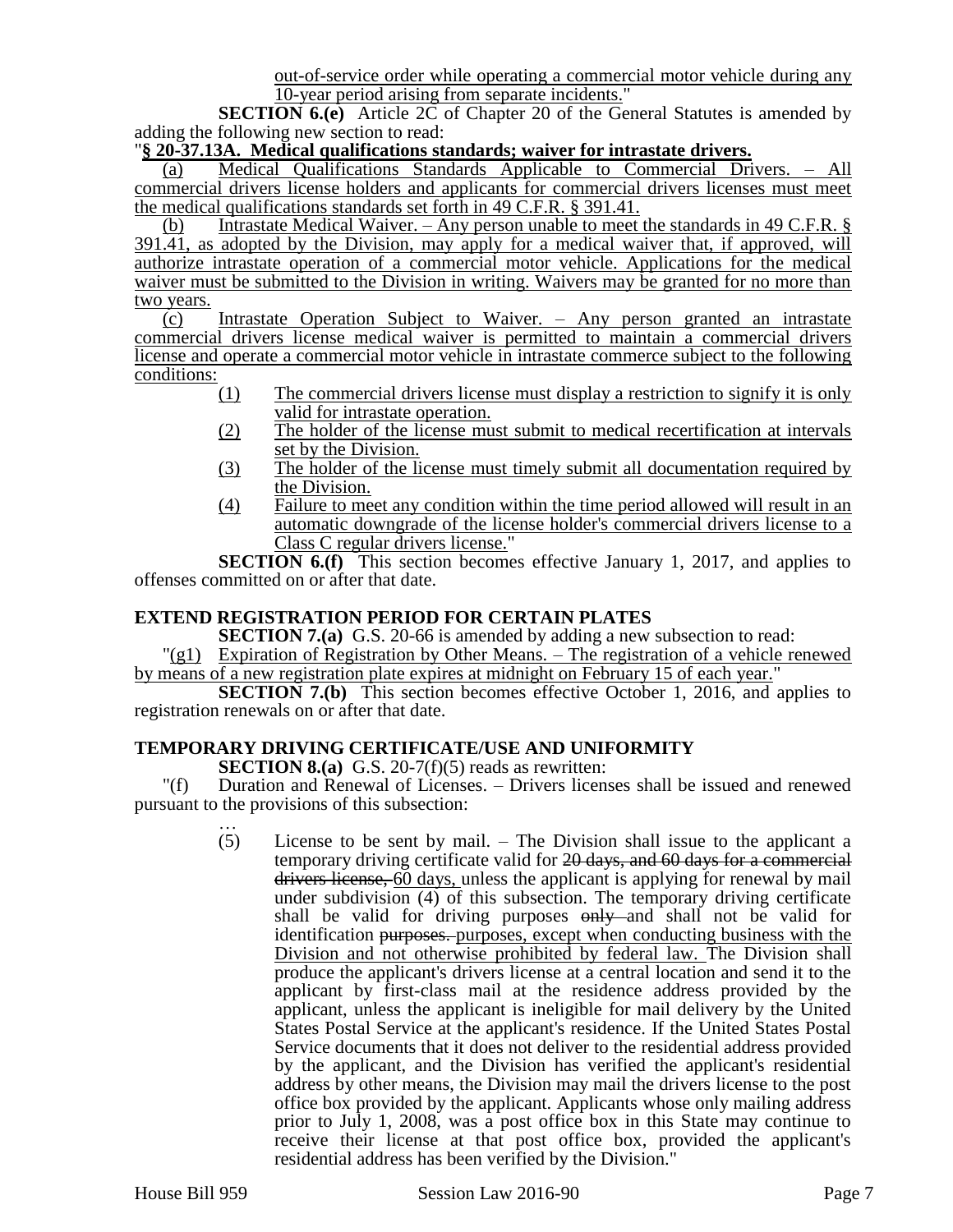**SECTION 8.(b)** This section becomes effective January 1, 2017. The extended period of validity applies to temporary driving certificates issued on or after that date.

## **DMV DRIVERS LICENSE TESTING REQUIREMENTS/REMOTE RENEWAL**

**SECTION 9.(a)** G.S. 20-7(c) reads as rewritten:

"(c) Tests. – To demonstrate physical and mental ability, a person must pass an examination. The examination may include road tests, vision tests, oral tests, and, in the case of literate applicants, written tests, as the Division may require. The tests must ensure that an applicant recognizes the handicapped international symbol of access, as defined in G.S. 20-37.5. The Division may not require a person who applies to renew a license that has not expired to take a written test or a road test unless one or more of the following applies:

- (1) The person has been convicted of a traffic violation since the person's license was last issued.
- (2) The applicant suffers from a mental or physical condition that impairs the person's ability to drive a motor vehicle.

The Division shall require sign and symbol testing upon initial issuance of a license. The Division shall require vision testing as a part of required in-person, in-office renewals of a license.

The Division may not require a person who is at least 60 years old to parallel park a motor vehicle as part of a road test. A person shall not use an autocycle to complete a road test under this subsection."

**SECTION 9.(b)** This section becomes effective October 1, 2016.

## **DMV/ELECTRONIC NOTICE**

**SECTION 10.(a)** G.S. 20-7.1 reads as rewritten:

#### "**§ 20-7.1. Notice of change of address or name.**

(a) Address. – A person whose address changes from the address stated on a drivers license must notify the Division of the change within 60 days after the change occurs. If the person's address changed because the person moved, the person must obtain a duplicate license within that time limit stating the new address. A person who does not move but whose address changes due to governmental action may not be charged with violating this subsection. A person who has provided an e-mail or electronic address to the Division pursuant to G.S. 20-48(a) shall notify the Division of any change or discontinuance of that e-mail or electronic address within 30 days after the change or discontinuance.

(b) Name. – A person whose name changes from the name stated on a drivers license must notify the Division of the change within 60 days after the change occurs and obtain a duplicate drivers license stating the new name.

 $\text{(c)} \qquad \text{Fee.} - \text{G.S.}$  20-14 sets the fee for a duplicate license."

**SECTION 10.(b)** G.S. 20-43.1 reads as rewritten:

#### "**§ 20-43.1. Disclosure of personal information in motor vehicle records.**

(a) The Division shall disclose personal information contained in motor vehicle records in accordance with the federal Driver's Privacy Protection Act of 1994, as amended, 18 U.S.C. §§ 2721, et seq.

(b) As authorized in 18 U.S.C. § 2721, the Division shall not disclose personal information for the purposes specified in 18 U.S.C. § 2721(b)(11).

(c) The Division shall not disclose personal information for the purposes specified in 18 U.S.C. § 2721(b)(12) unless the Division receives prior written permission from the person about whom the information is requested.

(d) As authorized in 18 U.S.C. § 2721, the Division may disclose personal information to federally designated organ procurement organizations and eye banks operating in this State for the purpose of identifying individuals who have indicated an intent to be an organ donor. Personal information authorized under this subsection is limited to the individual's first, middle, and last name, date of birth, address, sex, county of residence, and drivers license number. Employees of the Division who provide access to or disclosure of information in good-faith compliance with this subsection are not liable in damages for access to or disclosure of the information.

(e) As authorized in 18 U.S.C. § 2721, the Division may also provide copies of partial crash report data collected pursuant to G.S. 20-166.1, partial driver license data kept pursuant to G.S. 20-26(a), and partial vehicle registration application data collected pursuant to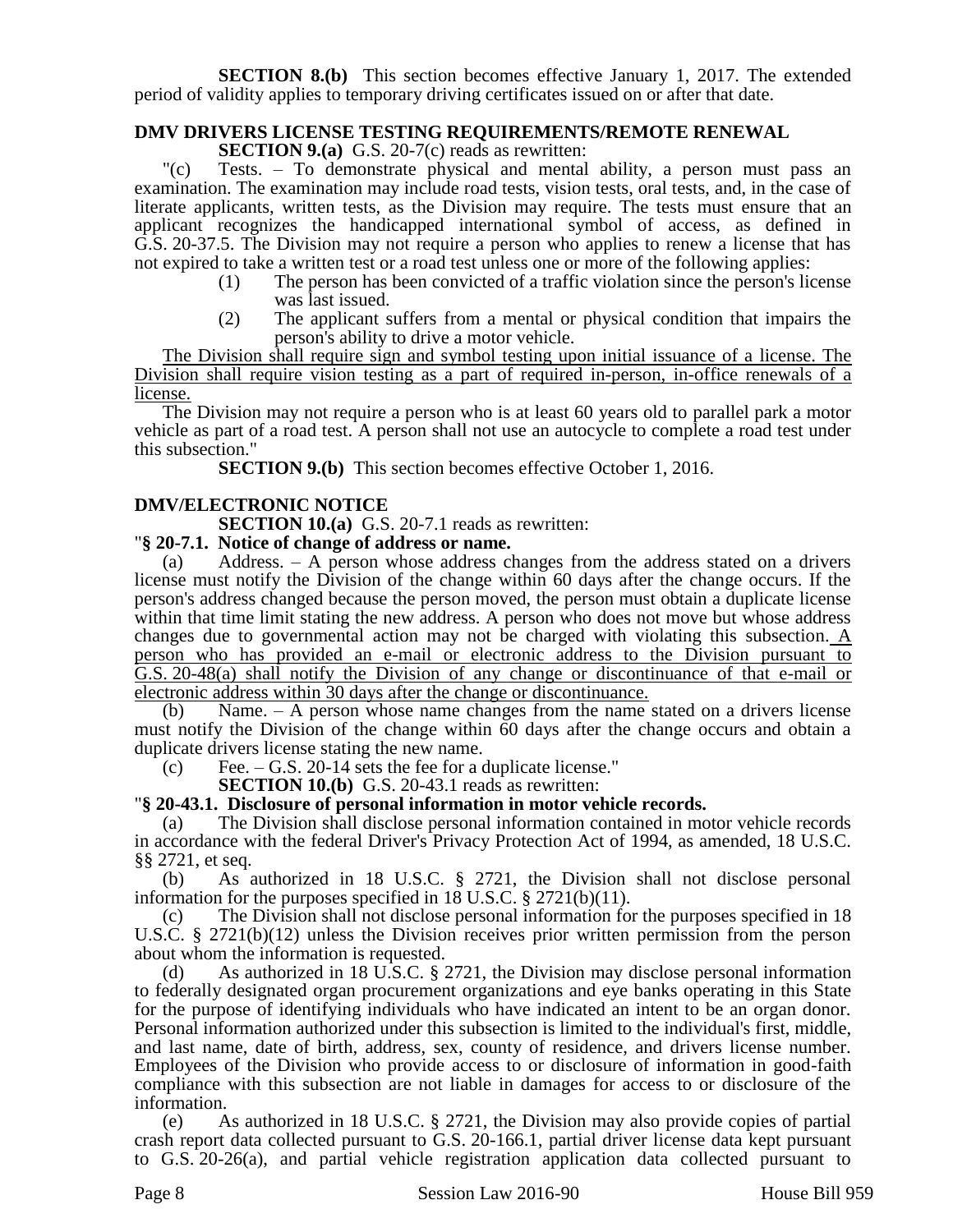G.S. 20-52 in bulk form to persons, private companies, or other entities, for uses other than official, upon payment of a fee of three cents  $(3¢)$  per individual record. The Division shall not furnish such data except upon execution by the recipient of a written agreement to comply with the Driver's Privacy Protection Act of 1994, as amended, 18 U.S.C. §§ 2721, et seq. The information released to persons, private companies, or other entities, for uses other than official, pursuant to this subsection, shall not be a public record pursuant to Chapter 132 of the General Statutes.

(f) E-mail addresses or other electronic addresses provided to the Division are personal information for purposes of this section and shall only be disclosed in accordance with this section."

**SECTION 10.(c)** G.S. 20-48 reads as rewritten:

# "**§ 20-48. Giving of notice.**

(a) Whenever the Division is authorized or required to give any notice under this Chapter or other law regulating the operation of vehicles, unless a different method of giving such notice is otherwise expressly prescribed, such notice shall be given either by personal delivery thereof to the person to be so notified or by deposit in the United States mail of such notice in an envelope with postage prepaid, addressed to such person at his address as shown by the records of the Division. The giving of notice by mail is complete upon the expiration of four days after such deposit of such notice. In lieu of providing notice by personal delivery or United States mail, the Division may give notice under this Chapter by e-mail or other electronic means if the person to be notified has consented to receiving notices via electronic means and has provided the Division an e-mail address or other like electronic address for receiving the notices. Proof of the giving of notice in either any such manner pursuant to this section may be made by a notation in the records of the Division that the notice was sent to a particular address address, physical or electronic, and the purpose of the notice. A certified copy of the Division's records may be sent by the Police Information Network, facsimile, or other electronic means. A copy of the Division's records sent under the authority of this section is admissible as evidence in any court or administrative agency and is sufficient evidence to discharge the burden of the person presenting the record that notice was sent to the person named in the record, at the physical or electronic address indicated in the record, and for the purpose indicated in the record. There is no requirement that the actual notice or letter be produced.

(a1) A person may consent to receive any notice under this Chapter by electronic delivery by completing a written or electronic authorization for this method of delivery. The authorization must advise the person that all of the following apply to consent to electronic delivery of a notice:

- (1) Consent is effective until it is revoked in accordance with the procedure set by the Division.
- (2) At the option of the Division, electronic delivery may be the only method of delivery.
- (3) A notice sent by electronic delivery to an e-mail or electronic address is considered to have been received even if the person to whom it is sent does not receive it.

(a2) A person who consents to electronic notification pursuant to this section shall notify the Division of any change or discontinuance of any e-mail or electronic address provided to the Division in accordance with the provisions of this section and G.S. 20-7.1(a). Upon the failure of a person to notify the Division of any change or discontinuance of an electronic notification pursuant to this section, any notices sent to the original or discontinued electronic address shall be deemed to have been received by the person and a copy of the Division's records sent under the authority of this section is sufficient evidence that notice was sent to the person named in the record, at the physical or electronic address indicated in the record, and for the purpose indicated in the record.

(b) Notwithstanding any other provision of this Chapter at any time notice is now required by registered mail with return receipt requested, certified mail with return receipt requested may be used in lieu thereof and shall constitute valid notice to the same extent and degree as notice by registered mail with return receipt requested.

(c) The Commissioner shall appoint such agents of the Division as may be needed to serve revocation notices required by this Chapter. The fee for service of a revocation notice by personal delivery shall be fifty dollars (\$50.00)."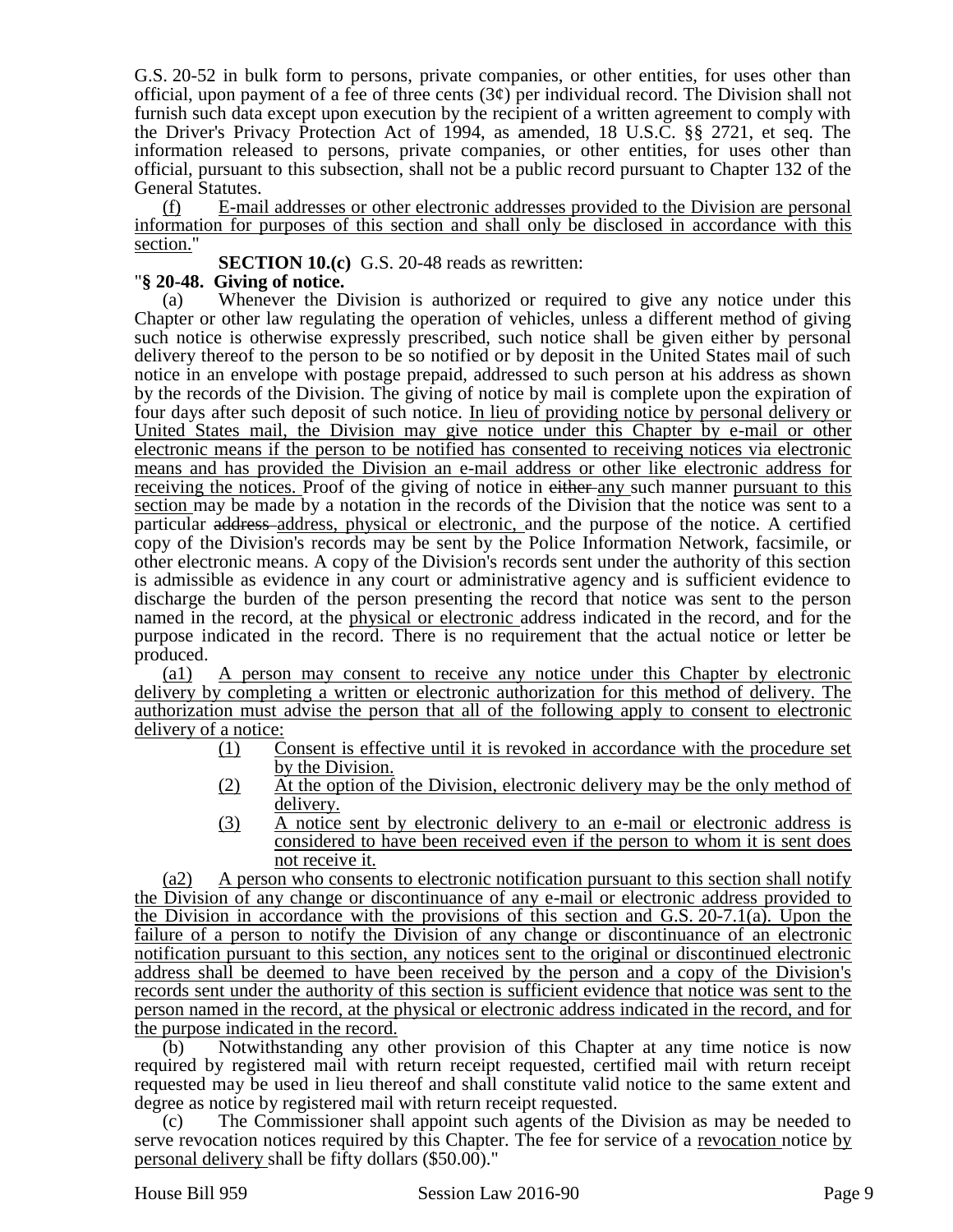#### **DMV TO PROVIDE OPTION FOR JOINT TENANCY WITH RIGHT OF SURVIVORSHIP ON APPLICATION FOR REGISTRATION AND CERTIFICATE OF TITLE**

**SECTION 10.5.(a)** G.S. 20-52(a) reads as rewritten:

"(a) An owner of a vehicle subject to registration must apply to the Division for a certificate of title, a registration plate, and a registration card for the vehicle. To apply, an owner must complete an application provided by the Division. The application shall contain a preprinted option that co-owners may use to title the vehicle as a joint tenancy with right of survivorship. The co-owners' designation of a joint tenancy with right of survivorship on the application shall be valid notwithstanding whether this designation appears on the assignment of title. The application must request all of the following information and may request other information the Division considers necessary:

- (1) The owner's name.
- (1a) If the owner is an individual, the following information:
	- a. The owner's mailing address and residence address.
		- b. One of the following at the option of the applicant:
			- 1. The owner's North Carolina drivers license number or North Carolina special identification card number.
			- 2. The owner's home state drivers license number or home state special identification card number and valid active duty military identification card number or military dependent identification card number if the owner is a person or the spouse or dependent child of a person on active duty in the Armed Forces of the United States who is stationed in this State or deployed outside this State from a home base in this State. The owner's inability to provide a photocopy or reproduction of a military or military dependent identification card pursuant to any prohibition of the United States government or any agency thereof against the making of such photocopy or reproduction shall not operate to prevent the owner from making an application for registration and certificate of title pursuant to this subdivision.
			- 3. The owner's home state drivers license number or home state special identification card number and proof of enrollment in a school in this State if the owner is a permanent resident of another state but is currently enrolled in a school in this State.
			- 4. The owner's home state drivers license number or home state special identification card number if the owner provides a signed affidavit certifying that the owner intends to principally garage the vehicle in this State and provides the address where the vehicle is or will be principally garaged. For purposes of this section, "principally garage" means the vehicle is garaged for six or more months of the year on property in this State which is owned, leased, or otherwise lawfully occupied by the owner of the vehicle.
			- 5. The owner's home state drivers license number or home state special identification card number, provided that the application is made pursuant to a court authorized sale or a sale authorized by G.S. 44A-4 for the purpose of issuing a title to be registered in another state or country.
			- 6. The co-owner's home state drivers license number or home state special identification card number if at least one co-owner provides a North Carolina drivers license number or North Carolina special identification number.
			- 7. The owner's home state drivers license number or special identification card number if the application is for a motor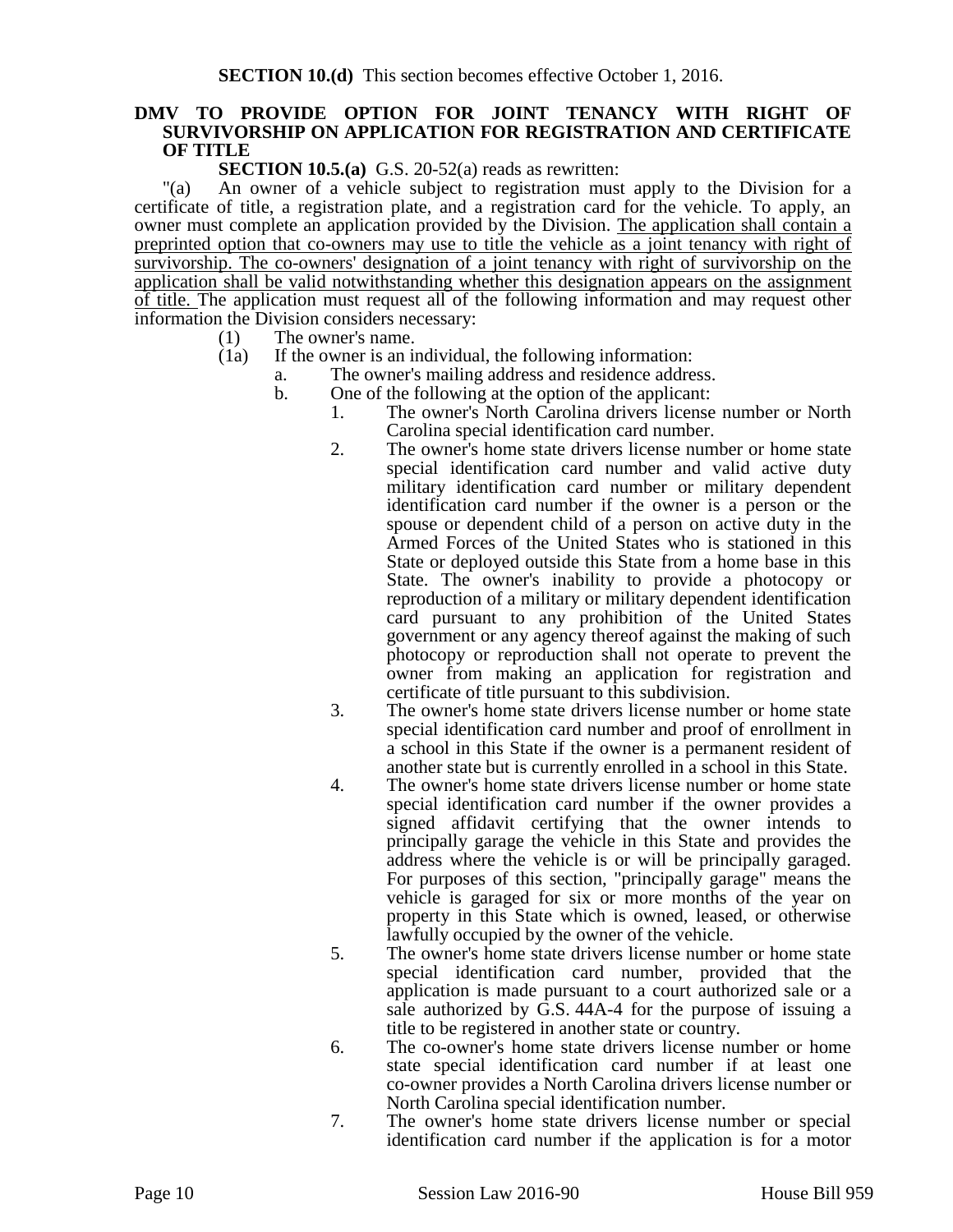home or house car, as defined in G.S. 20-4.01(27)d2., or for a house trailer, as defined in G.S. 20-4.01(14).

- (1b) If the owner is a firm, partnership, a corporation, or another entity, the address of the entity.
- (2) A description of the vehicle, including the following:
	- a. The make, model, type of body, and vehicle identification number of the vehicle.
	- b. Whether the vehicle is new or used and, if a new vehicle, the date the manufacturer or dealer sold the vehicle to the owner and the date the manufacturer or dealer delivered the vehicle to the owner.
- (3) A statement of the owner's title and of all liens upon the vehicle, including the names and addresses of all lienholders in the order of their priority, and the date and nature of each lien.
- (4) A statement that the owner is an eligible risk for insurance coverage as defined in G.S. 58-37-1(4a).
- (5) For registration and certificate of title for a nonfleet private passenger motor vehicle, a statement that providing incorrect or false and misleading information as to the owner's status as an eligible risk can result in criminal prosecution and the denial of insurance coverage for any loss of the owner under any insurance policies for which application is made if the owner provides false and misleading information as to eligible risk status.
- (6) For registration and certificate of title for a nonfleet private passenger motor vehicle, a statement that the owner will inform the insurer before the next policy renewal if the owner ceases to be an eligible risk."

**SECTION 10.5.(b)** This section becomes effective January 1, 2017.

## **DMV/INSPECTION OF PRE-1981 MOTOR VEHICLES/TITLING**

**SECTION 11.(a)** G.S. 20-53(e) reads as rewritten:

 $\degree$  No title shall be issued to an initial applicant for (i) out-of-state vehicles that are  $35$ 1980 model years old year or older or (ii) a specially constructed vehicle prior to the completion of a vehicle verification conducted by the License and Theft Bureau of the Division of Motor Vehicles. These verifications shall be conducted as soon as practical. For an out-of-state vehicle that is 35-1980 model years old-year or older, this inspection shall consist of verifying the public vehicle identification number to ensure that it matches the vehicle and ownership documents. No covert vehicle identification numbers are to be examined on an out-of-state vehicle 35 1980 model years year or older unless the inspector develops probable cause to believe that the ownership documents or public vehicle identification number presented does not match the vehicle being examined. However, upon such application and the submission of any required documentation, the Division shall be authorized to register the vehicle pending the completion of the verification of the vehicle. The registration shall be valid for one year but shall not be renewed unless and until the vehicle examination has been completed.

If an inspection and verification is not conducted by the License and Theft Bureau of the Division of Motor Vehicles within 15 days after receiving a request for such and the inspector has no probable cause to believe that the ownership documents or public vehicle identification number presented does not match the vehicle being examined, the vehicle shall be deemed to have satisfied all inspection and verification requirements and title shall issue to the owner within 15 days thereafter. If an inspection and verification is timely performed and the vehicle passes the inspection and verification, title shall issue to the owner within 15 days of the date of the inspection."

**SECTION 11.(b)** This section becomes effective January 1, 2017.

# **REPEAL SIGNATURE REQUIREMENT/REGISTRATION CARD**

**SECTION 12.(a)** G.S. 20-57(c) reads as rewritten:

"(c) Every owner upon receipt of a registration card, shall write his signature thereon with pen and ink in the space provided. Every such registration card shall at all times be carried in the vehicle to which it refers or in the vehicle to which transfer is being effected, as provided by G.S. 20-64 at the time of its operation, and such registration card shall be displayed upon demand of any peace officer or any officer of the Division: Provided, however, any person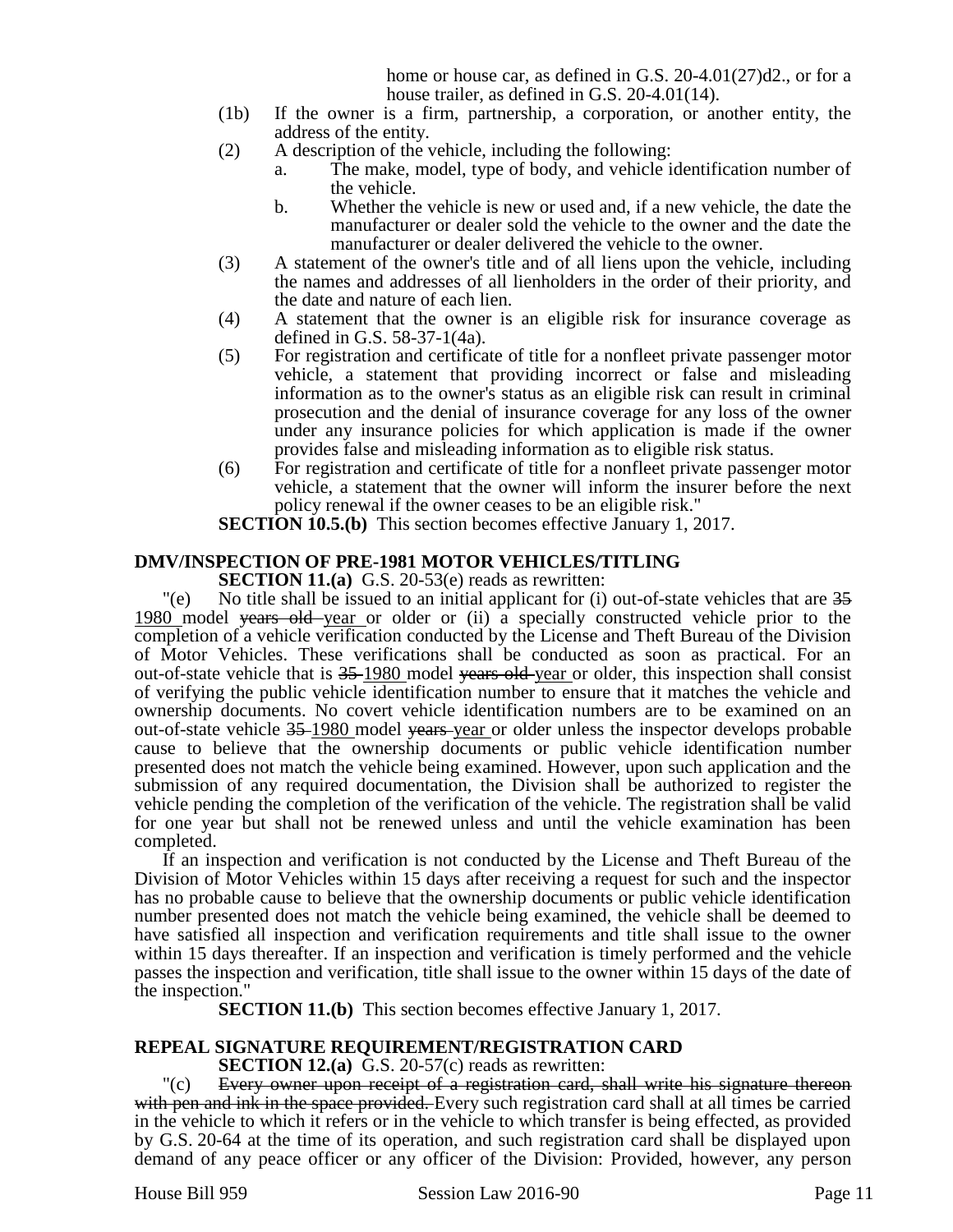charged with failing to so carry such registration card shall not be convicted if he produces in court a registration card theretofore issued to him and valid at the time of his arrest: Provided further, that in case of a transfer of a license plate from one vehicle to another under the provisions of G.S. 20-72, evidence of application for transfer shall be carried in the vehicle in lieu of the registration card."

**SECTION 12.(b)** G.S. 20-176(a1)(2) is repealed.

**SECTION 12.(c)** This section becomes effective December 1, 2016, and applies to registration cards issued on or after that date.

## **REVISE DEFINITION OF** "**AUTOCYCLE**"

**SECTION 12.5.(a)** G.S. 20-4.01(27)a. reads as rewritten:

"a. Autocycle. – A three-wheeled motorcycle that has a steering wheel, pedals, seat safety belts for each occupant, antilock brakes, air bag protection, completely or partially enclosed seating that does not require the operator to straddle or sit astride, and is otherwise manufactured to comply with federal safety requirements for motorcycles."

**SECTION 12.5.(b)** G.S. 20-140.4(a)(2) reads as rewritten:

"(2) Unless the operator and all passengers thereon wear on their heads, with a retention strap properly secured, safety helmets of a type that complies with Federal Motor Vehicle Safety Standard (FMVSS) 218. This subdivision shall not apply to an operator of an autocycle of, or any passengers within within, an autocycle-autocycle that has completely enclosed seating."

**SECTION 12.5.(c)** G.S. 20-135.3(c) reads as rewritten:

"(c) For purposes of this section, the term "motorcycle" shall not include autocycles. Every autocycle registered in this State shall be equipped with sufficient anchorage units at the attachment points for attaching seat safety belts for the rear seat seats of the autocycle. The anchorage unit shall meet the same construction, design, and strength requirements under this section for anchorage units in motor vehicles."

#### **MOPED INSURANCE CHANGES**

**SECTION 12.6.(a)** G.S. 58-36-3 reads as rewritten:

- "**§ 58-36-3. Limitation of scope; motorcycle and moped endorsements allowed; Department of Insurance report.**
	- (a) The Bureau has no jurisdiction over:
		- …  $(8)$  Liability insurance and Insurance against theft of or physical damage insurance on to mopeds, as defined in  $\overline{G.S.}$  105-164.3. G.S.  $20$ -4.01(27)d1.

(b) Member companies writing motorcycle or moped liability insurance under this Article and writing insurance against theft of or physical damage to motorcycles or mopeds under Article 40 of this Chapter may incorporate motorcycle or moped theft and physical damage coverage as an endorsement to the liability policy issued under this Article. Member companies writing moped liability insurance or theft and physical damage insurance under Article 40 of this Chapter may incorporate either or both types of insurance as an endorsement to liability and physical damage policies issued under this Article. …."

**SECTION 12.6.(b)** G.S. 58-37-1 reads as rewritten:

#### "**§ 58-37-1. Definitions.**

As used in this Article: …

(6) "Motor vehicle" means every self-propelled vehicle that is designed for use upon a highway, including trailers and semitrailers designed for use with such vehicles (except traction engines, road rollers, farm tractors, tractor cranes, power shovels, and well drillers). "Motor vehicle" also means a motorcycle, as defined in G.S. 20-4.01(27)d. "Motor vehicle" does not mean a moped, as defined in G.S. 105-164.3. Notwithstanding any other provisions of this Article, liability insurance on a moped is not eligible for cession to the Facility  $G.S. 20-4.01(27)d$ , and a moped, as defined in G.S. 20-4.01(27)d1.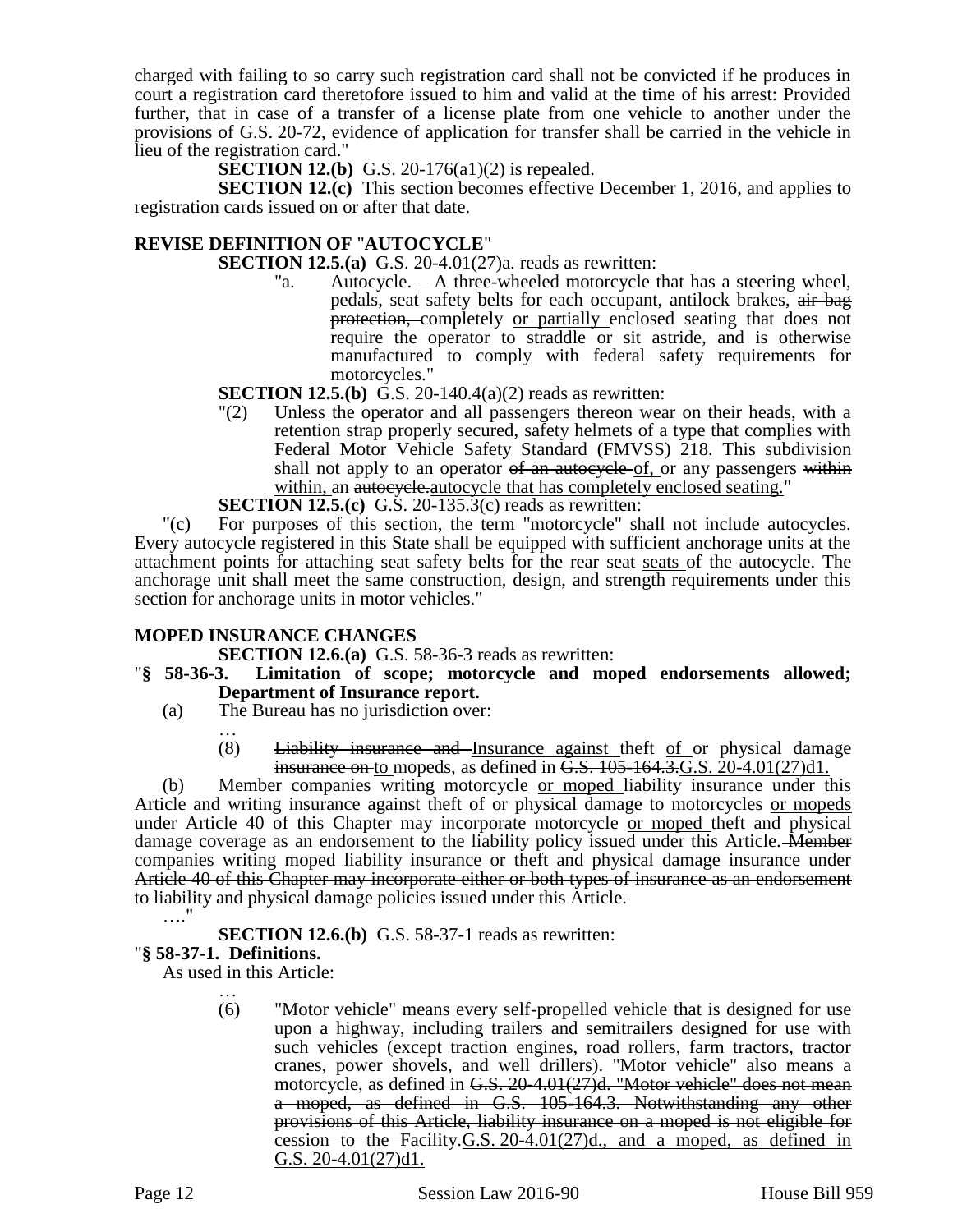#### …."

#### **SECTION 12.6.(c)** G.S. 58-37-35 reads as rewritten: "**§ 58-37-35. The Facility; functions; administration.**

#### … (b) The Facility shall reinsure for each coverage available in the Facility to the standard percentage of one hundred percent (100%) or lesser equitable percentage established in the Facility's plan of operation as follows:

- (1) For the following coverages of motor vehicle insurance and in at least the following amounts of insurance:
	- a. Bodily injury liability: thirty thousand dollars (\$30,000) each person, sixty thousand dollars (\$60,000) each accident;
	- b. Property damage liability: twenty-five thousand dollars (\$25,000) each accident;
	- c. Medical payments: one thousand dollars (\$1,000) each person; except that this coverage shall not be available for motorcycles;motorcycles or mopeds;
	- d. Uninsured motorist: thirty thousand dollars (\$30,000) each person; sixty thousand dollars (\$60,000) each accident for bodily injury; twenty-five thousand dollars (\$25,000) each accident property damage (one hundred dollars (\$100.00) deductible);
	- e. Any other motor vehicle insurance or financial responsibility limits in the amounts required by any federal law or federal agency regulation; by any law of this State; or by any rule duly adopted under Chapter 150B of the General Statutes or by the North Carolina Utilities Commission.
- (2) Additional ceding privileges for motor vehicle insurance shall be provided by the Board of Governors up to the following:
	- a. Bodily injury liability: one hundred thousand dollars (\$100,000) each person, three hundred thousand dollars (\$300,000) each accident;
	- b. Property damage liability: fifty thousand dollars (\$50,000) each accident;
	- c. Medical payments: two thousand dollars (\$2,000) each person; except that this coverage shall not be available for motorcycles;motorcycles or mopeds;
	- d. Underinsured motorist: one million dollars (\$1,000,000) each person and each accident for bodily injury liability; and
	- e. Uninsured motorist: one million dollars (\$1,000,000) each person and each accident for bodily injury and fifty thousand dollars (\$50,000) each accident for property damage (one hundred dollars (\$100.00) deductible).
- (2a) For persons who must maintain liability coverage limits above those available under subdivision (2) of this subsection in order to obtain or continue coverage under personal excess liability or personal "umbrella" insurance policies, additional ceding privileges for motor vehicle insurance shall be provided by the Board of Governors up to the following:
	- a. Bodily injury liability: two hundred fifty thousand dollars (\$250,000) each person, five hundred thousand dollars (\$500,000) each accident.
	- b. Property damage liability: one hundred thousand dollars (\$100,000) each accident.
	- c. Medical payments: five thousand dollars (\$5,000) each person; except that this coverage shall not be available for motorcycles.motorcycles or mopeds.
	- d. Uninsured motorist: one hundred thousand dollars (\$100,000) each accident for property damage (one hundred dollars (\$100.00) deductible).
- (3) Whenever the additional ceding privileges are provided as in G.S. 58-37-35(b)(2) for any component of motor vehicle insurance, the same additional ceding privileges shall be available to "all other" types of risks subject to the rating jurisdiction of the North Carolina Rate Bureau.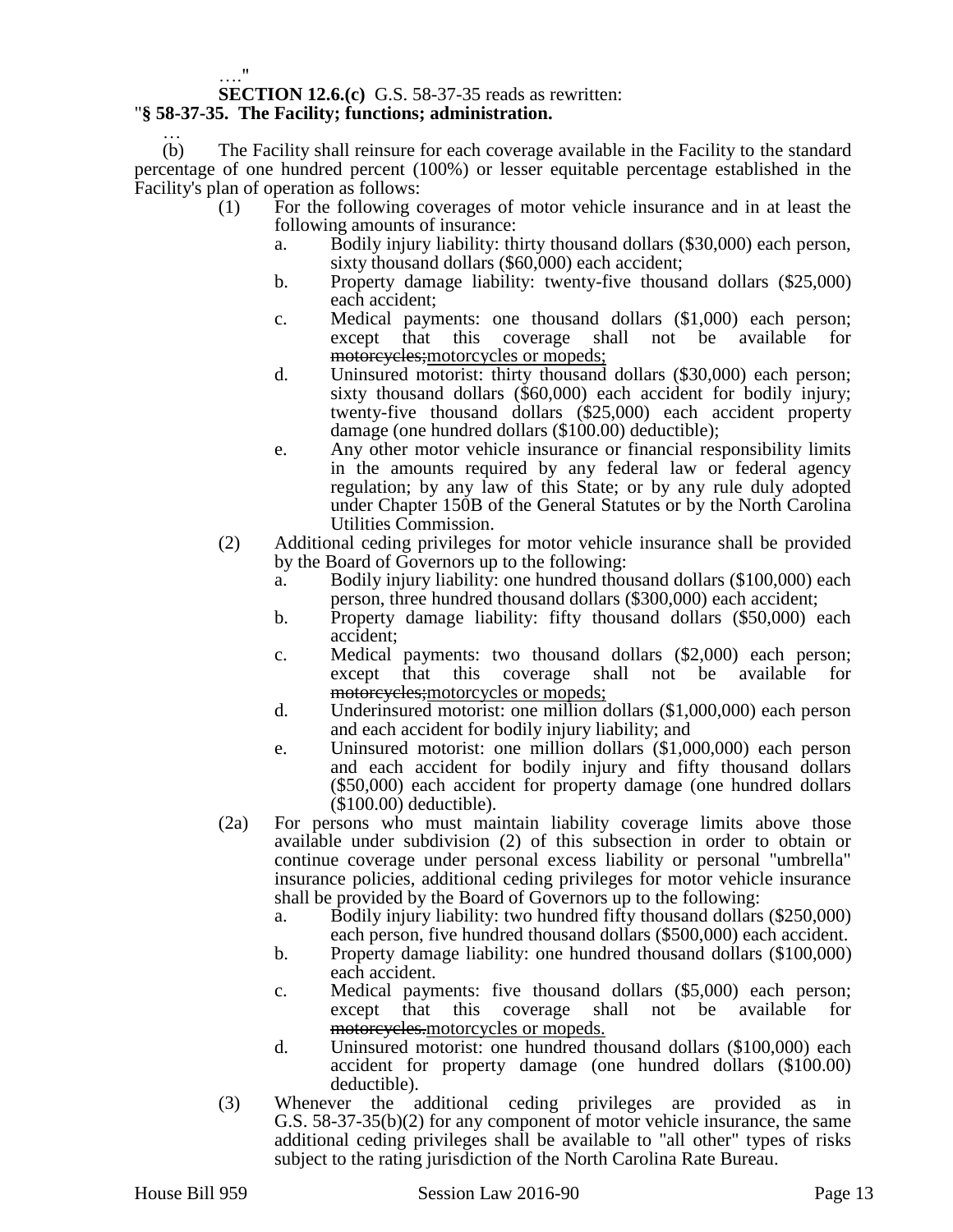…."

**SECTION 12.6.(d)** G.S. 58-40-10 reads as rewritten:

## "**§ 58-40-10. Other definitions.**

As used in this Article and in Articles 36 and 37 of this Chapter:

- (1) "Private passenger motor vehicle" means:
	- ... c. A motorcycle, motorized secoter-scooter, moped, or other similar motorized vehicle not used for commercial purposes. A moped, as defined in G.S. 105-164.3, is not considered a motorcycle, motorized scooter, or other similar motorized vehicle.

...." **SECTION 12.6.(e)** G.S. 58-40-15 reads as rewritten:

## "**§ 58-40-15. Scope of application.**

The provisions of this Article shall apply to all insurance on risks or on operations in this State, except for all of the following:

- (1) Reinsurance, other than joint reinsurance to the extent stated in G.S. 58-40-60.
- (2) Any policy of insurance against loss or damage to or legal liability in connection with property located outside this State, or any motor vehicle or aircraft principally garaged and used outside of this State, or any activity wholly carried on outside this State.
- (3) Insurance of vessels or craft, their cargoes, marine builders' risks, marine protection and indemnity, or other risks commonly insured under marine, as distinguished from inland marine, insurance policies.
- (4) Accident, health, or life insurance.
- (5) Annuities.
- (6) Repealed by Session Laws 1985, c. 666, s. 43.
- (7) Mortgage guaranty insurance.<br>(8) Workers' compensation and
- (8) Workers' compensation and employers' liability insurance written in connection therewith.
- (9) For private passenger (nonfleet) motor vehicle liability insurance, automobile medical payments insurance, uninsured motorists' coverage and other insurance coverages written in connection with the sale of such liability insurance; except this Article applies to motor vehicle liability insurance, automobile medical payments insurance, uninsured motorists' coverage, and theft or physical damage insurance on mopeds, as defined in G.S. 105-164.3. insurance.
- (10) Theft of or physical damage to nonfleet private passenger motor vehicles; except this Article applies to insurance against theft of or physical damage to motorcycles, as defined in G.S.  $20-4.01(27)$ d.G.S.  $20-4.01(27)$ d., and moped, as defined in G.S. 20-4.01(27)d1.
- (11) Insurance against loss to residential real property with not more than four housing units located in this State or any contents thereof or valuable interest therein and other insurance coverages written in connection with the sale of such property insurance. Provided, however, that this Article shall apply to insurance against loss to farm dwellings, farm buildings and their appurtenant structures, farm personal property and other coverages written in connection with farm real or personal property; travel or camper trailers designed to be pulled by private passenger motor vehicles unless insured under policies covering nonfleet private passenger motor vehicles; residential real and personal property insured in multiple line insurance policies covering business activities as the primary insurable interest; and marine, general liability, burglary and theft, glass, and animal collision insurance except when such coverages are written as an integral part of a multiple line insurance policy for which there is an indivisible premium.

The provisions of this Article shall not apply to hospital service or medical service corporations, investment companies, mutual benefit associations, or fraternal beneficiary associations."

**SECTION 12.6.(f)** This section becomes effective July 1, 2016.

Page 14 Session Law 2016-90 House Bill 959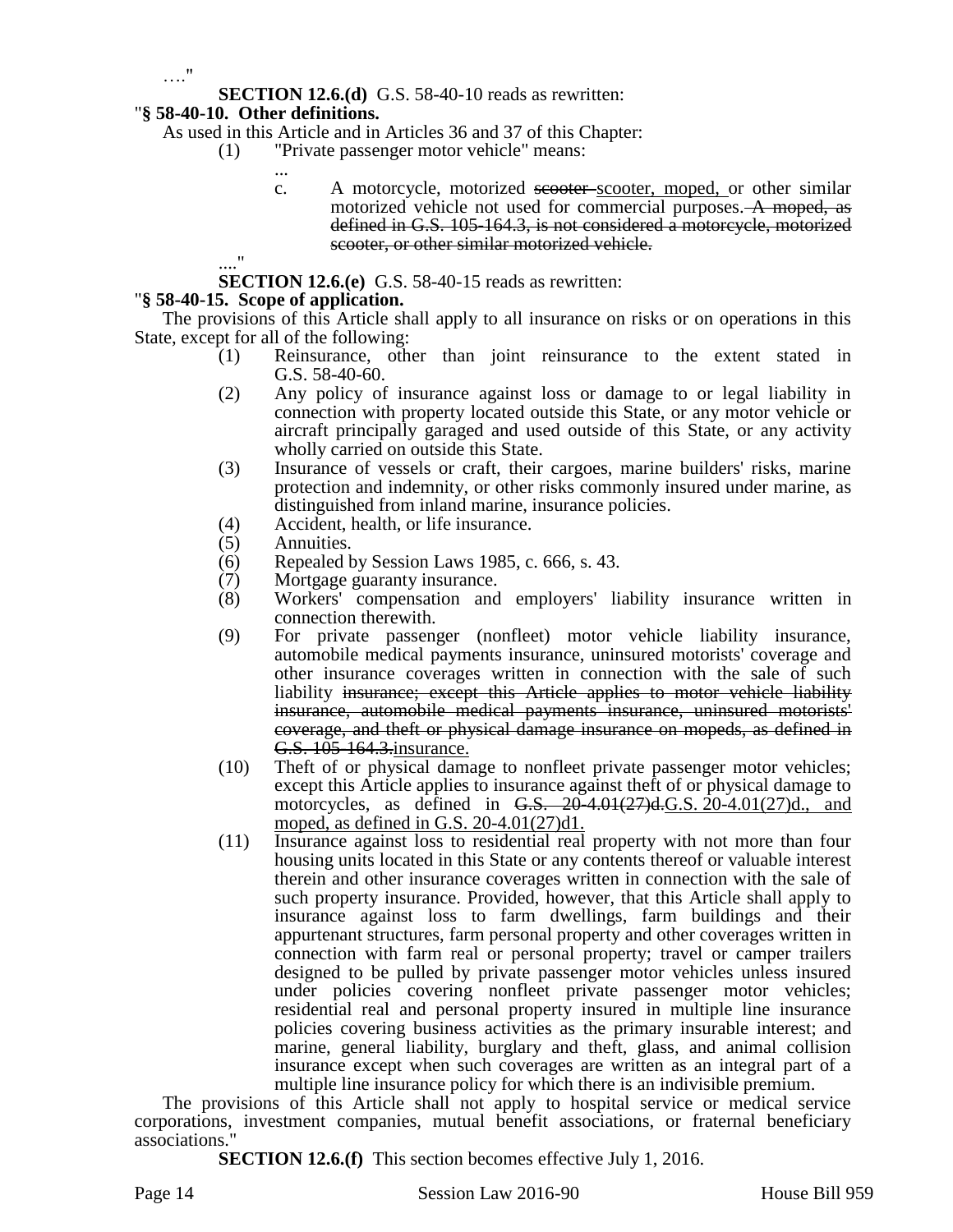## **AMEND** "**MOPED**" **DEFINITION**

**SECTION 13.(a)** G.S. 20-4.01 reads as rewritten:

#### "**§ 20-4.01. Definitions.**

Unless the context requires otherwise, the following definitions apply throughout this Chapter to the defined words and phrases and their cognates:

- ... (7a) Electric Assisted Bicycle. – A bicycle with two or three wheels that is equipped with a seat or saddle for use by the rider, fully operable pedals for human propulsion, and an electric motor of no more than 750 watts, whose maximum speed on a level surface when powered solely by such a motor is no greater than 20 miles per hour.
- $(7a)(7b)$  Electric Personal Assistive Mobility Device. A self-balancing nontandem two-wheeled device, designed to transport one person, with a propulsion system that limits the maximum speed of the device to 15 miles per hour or less.
- $(7b)(7c)$  Employer. Any person who owns or leases a commercial motor vehicle or assigns a person to drive a commercial motor vehicle and would be subject to the alcohol and controlled substance testing provisions of 49 C.F.R. § 382 and also includes any consortium or third-party administrator administering the alcohol and controlled substance testing program on behalf of owner-operators subject to the provisions of 49 C.F.R. § 382.
- ... (21a) Moped. – A type of passenger vehicle as defined in G.S. 105-164.3.
- ... (23) Motor Vehicle. – Every vehicle which is self-propelled and every vehicle designed to run upon the highways which is pulled by a self-propelled vehicle. Except as specifically provided otherwise, this term shall not include mopeds as defined in  $\overline{G.S.}$  20-4.01(27)d1.mopeds or electric assisted bicycles.
- ... (27) Passenger Vehicles. –
	- ... c2. Motor-driven bicycle. – A vehicle with two or three wheels, a steering handle, one or two saddle seats, pedals, and a motor that cannot propel the vehicle at a speed greater than 20 miles per hour on a level surface. This term shall not include an electric assisted bicycle as defined in subdivision (7a) of this section.
	- d. Motorcycles. Vehicles having a saddle for the use of the rider and designed to travel on not more than three wheels in contact with the ground, including autocycles, motor scooters, and motor-driven bicycles, but excluding tractors and utility vehicles equipped with an additional form of device designed to transport property, three-wheeled vehicles while being used by law-enforcement agencies agencies, electric assisted bicycles, and mopeds as defined in subdivision d<sub>1</sub> sub-subdivision d<sub>1</sub>. of this subsection subdivision.
	- d1. Moped. Defined in G.S. 105-164.3.A vehicle, other than a motor-driven bicycle or electric assisted bicycle, that has two or three wheels, no external shifting device, a motor that does not exceed 50 cubic centimeters piston displacement and cannot propel the vehicle at a speed greater than 30 miles per hour on a level surface. The motor may be powered by electricity, alternative fuel, motor fuel, or a combination of each.
- ... (49) Vehicle. – Every device in, upon, or by which any person or property is or may be transported or drawn upon a highway, excepting devices moved by human power or used exclusively upon fixed rails or tracks; provided, that for the purposes of this Chapter bicycles and electric assisted bicycles shall be deemed vehicles and every rider of a bicycle <u>or an electric assisted</u>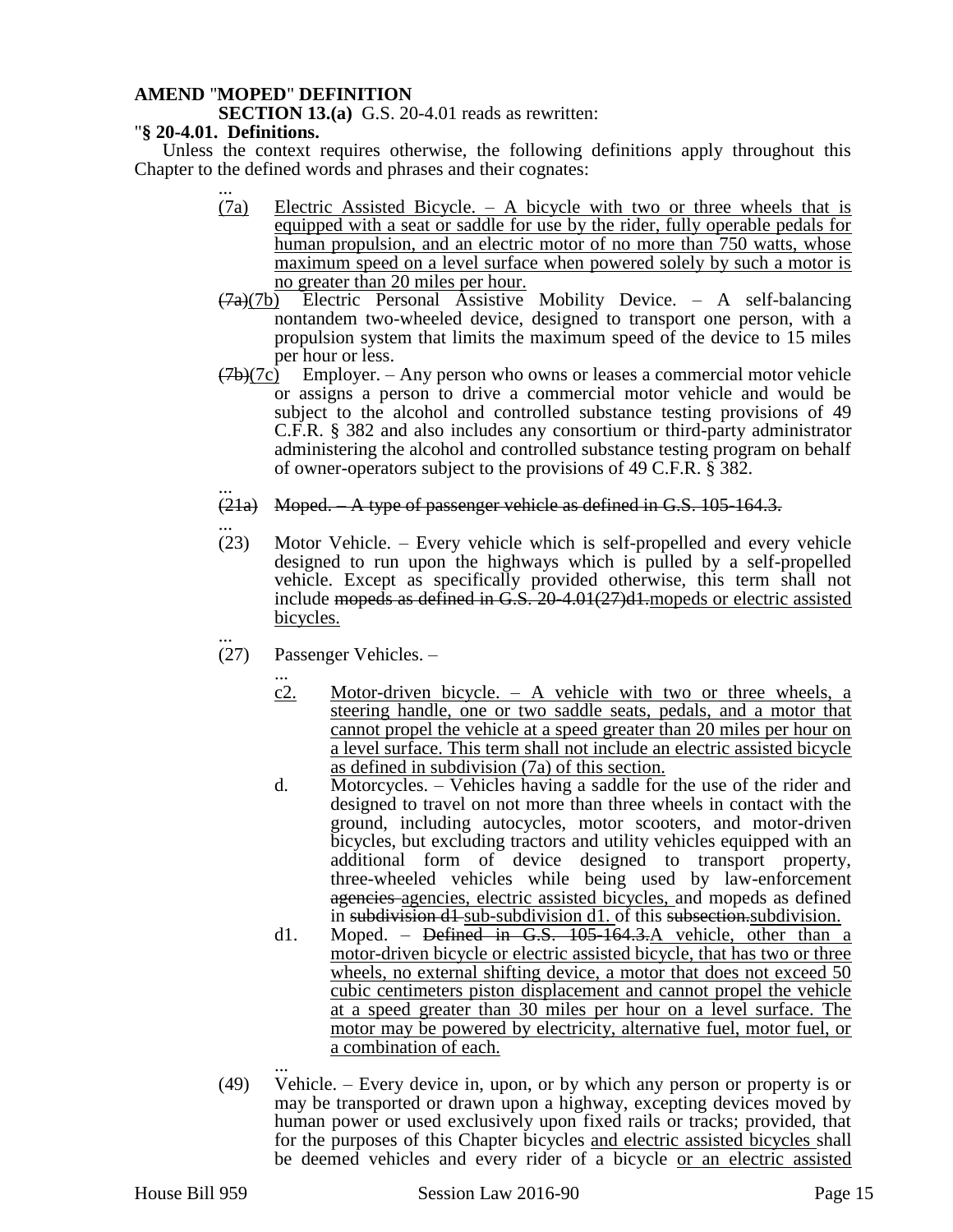bicycle upon a highway shall be subject to the provisions of this Chapter applicable to the driver of a vehicle except those which by their nature can have no application. This term shall not include a device which is designed for and intended to be used as a means of transportation for a person with a mobility impairment, or who uses the device for mobility enhancement, is suitable for use both inside and outside a building, including on sidewalks, and is limited by design to 15 miles per hour when the device is being operated by a person with a mobility impairment, or who uses the device for mobility enhancement. This term shall not include an electric personal assistive mobility device as defined in  $G.S. 20-4.01(7a)$  subdivision (7b) of this section.

 $\mathbb{R}^{\frac{1}{2}}$ 

**SECTION 13.(b)** G.S. 20-10.1 reads as rewritten:

#### "**§ 20-10.1. Mopeds.**

It shall be unlawful for any person who is under the age of 16 years to operate a moped as defined in G.S.  $105-164.3$  G.S. 20-4.01(27)d1. upon any highway or public vehicular area of this State."

**SECTION 13.(c)** G.S. 20-171.1 reads as rewritten:

#### "**§ 20-171.1. Definitions.**

As used in this Part, except where the context clearly requires otherwise, the words and expressions defined in this section shall be held to have the meanings here given to them:

Bicycle. – A nonmotorized vehicle with two or three wheels tandem, a steering handle, one or two saddle seats, and pedals by which the vehicle is propelled.propelled, or an electric assisted bicycle, as defined in G.S. 20-4.01(7a)."

**SECTION 13.(d)** G.S. 20-175.6 reads as rewritten:

#### "**§ 20-175.6. Electric personal assistive mobility devices.**

(a) Electric Personal Assistive Mobility Device.  $-$  As defined in  $G.S.$  $20-4.01(7a)$ .G.S. 20-4.01(7b).

...."

**SECTION 13.(e)** Reserved.

**SECTION 13.(f)** G.S. 58-37-1 reads as rewritten:

#### "**§ 58-37-1. Definitions.**

As used in this Article:

... (6) "Motor vehicle" means every self-propelled vehicle that is designed for use upon a highway, including trailers and semitrailers designed for use with such vehicles (except traction engines, road rollers, farm tractors, tractor cranes, power shovels, and well drillers). "Motor vehicle" also means a motorcycle, as defined in G.S. 20-4.01(27)d. "Motor vehicle" does not mean a moped, as defined in G.S.  $105-164.3$ . G.S.  $20-4.01(27)$ d1., or an electric assisted bicycle, as defined in G.S. 20-4.01(7a). Notwithstanding any other provisions of this Article, liability insurance on a moped is not eligible for cession to the Facility.

# ...."

**SECTION 13.(g)** Reserved.

**SECTION 13.(h)** G.S. 105-164.3 reads as rewritten:

#### "**§ 105-164.3. Definitions.**

The following definitions apply in this Article: ...

> $(22)$  Moped. – A vehicle that has two or three wheels, no external shifting device, and a motor that does not exceed 50 cubic centimeters piston displacement and cannot propel the vehicle at a speed greater than 30 miles per hour on a level surface.As defined in G.S. 20-4.01(27)d1. ...."

**SECTION 13.(i)** G.S. 20-51(14) reads as rewritten:

#### "**§ 20-51. Exempt from registration.**

The following shall be exempt from the requirement of registration and certificate of title: …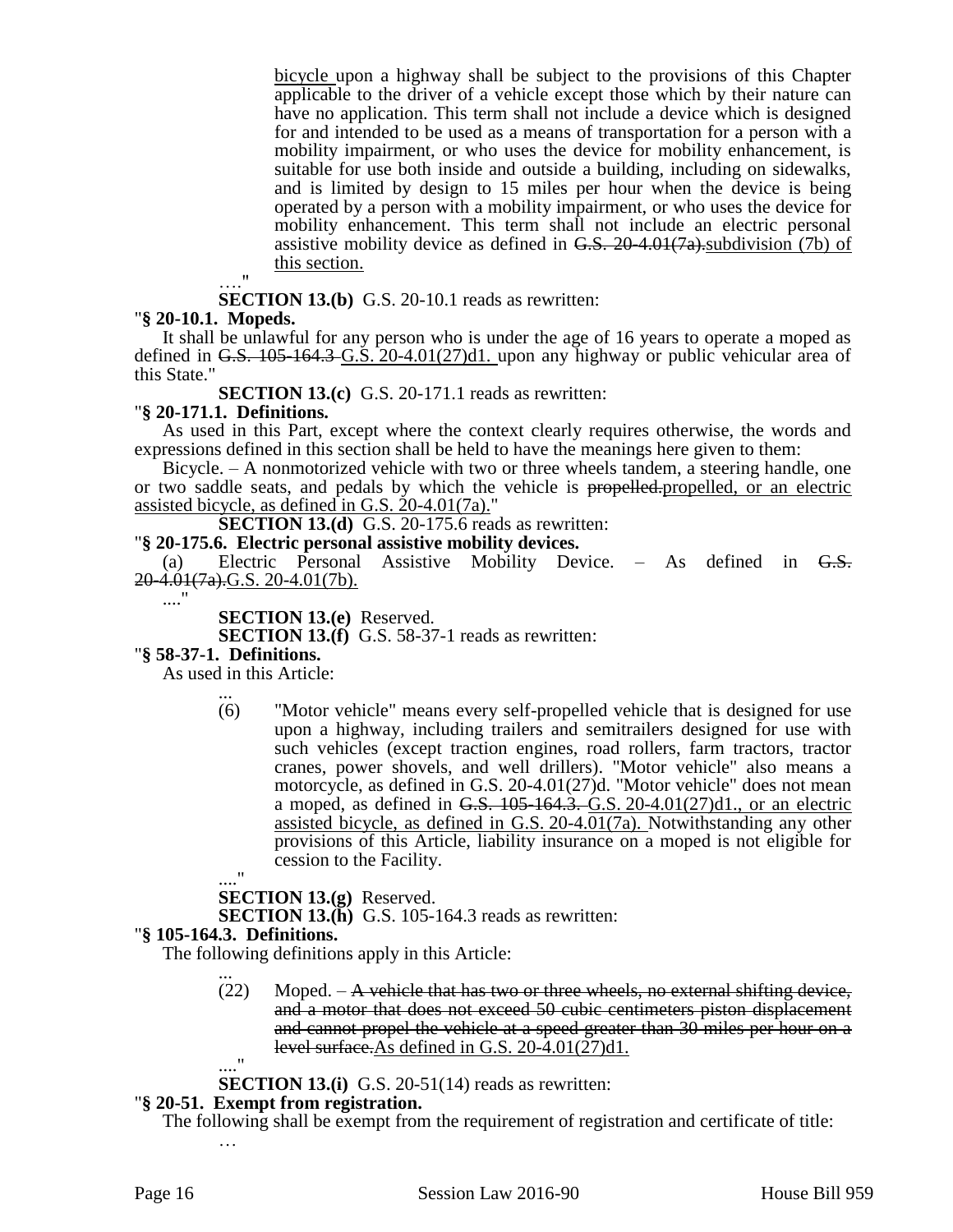- (14) Electric personal assistive mobility devices as defined in G.S.  $20-4.01(7a)$ .G.S. 20-4.01(7b).
- $\blacksquare$

**SECTION 13.(j)** This section becomes effective December 1, 2016, and applies to offenses committed on or after that date.

**SECTION 13.1.** Reserved.

## **ALLOW DEALER PLATES FOR EMPLOYEES OF INDEPENDENT DEALERS AND FAMILY MEMBERS**

**SECTION 13.5.** G.S. 20-79(d)(5)f. reads as rewritten:

"(d) Restrictions on Use. – A dealer license plate may be displayed only on a motor vehicle that meets all of the following requirements:

- ... (5) Is driven on a highway by a person who meets one of the following descriptions:
	- ... f. Is an officer, sales representative, or other employee of  $a$ -an independent or franchised motor vehicle dealer or is an immediate family member of an officer, sales representative, or other employee of  $\theta$  an independent or franchised motor vehicle dealer."

## **LAW ENFORCEMENT/PROVIDE ACCIDENT REPORT TO INSURER**

**SECTION 13.8.** G.S. 20-166.1(e) reads as rewritten:

"(e) Investigation by Officer. – The appropriate law enforcement agency must investigate a reportable accident. A law-enforcement officer who investigates a reportable accident, whether at the scene of the accident or by subsequent investigations and interviews, must make a written report of the accident within 24 hours of the accident and must forward it as required by this subsection. The report must contain information on financial responsibility for the vehicle driven by the person whom the officer identified as at fault for the accident.

If the officer writing the report is a member of the State Highway Patrol, the officer must forward the report to the Division. If the officer is not a member of the State Highway Patrol, the officer must forward the report to the local law enforcement agency for the area where the accident occurred. A local law enforcement agency that receives an accident report must forward it to the Division within 10 days after receiving the report. Upon request of the driver of the motor vehicle involved in the accident or the insurance agent or company identified by the driver under subsection (b) of this section, and notwithstanding any provision of Chapter 132 of the General Statutes to the contrary, the officer writing the report may forward an uncertified copy of the report to the insurance agent or company identified by the driver under subsection (b) of this section if evidence satisfactory to the officer is provided showing a certified copy of the report has been requested from the Division and the applicable fee set in G.S. 20-42 has been paid. Nothing in this section shall prohibit a law enforcement agency from providing to the public accident reports or portions of accident reports that are public records.

When a person injured in a reportable accident dies as a result of the accident within 12 months after the accident and the death was not reported in the original report, the law enforcement officer investigating the accident must file a supplemental report that includes the death."

## **SECTION 14.** Reserved.

#### **PART V. UNMANNED AIRCRAFT SYSTEM TECHNICAL CHANGE SECTION 14.5.** G.S. 63-96 reads as rewritten:

#### "**§ 63-96. Permit required for commercial operation of unmanned aircraft systems.**

No person shall operate an unmanned aircraft system, as defined in G.S. 15A-300.1, in this State for commercial purposes unless the person is in possession of a permit issued by the Division valid for the unmanned aircraft system being operated. Application for the permit shall be made in the manner provided by the Division. Unless suspended or revoked, the permit shall be effective for a period to be established by the Division not exceeding eight years.

(b) No person shall be issued a permit under this section unless all of the following apply:

(1) The person is at least  $17-16$  years of age.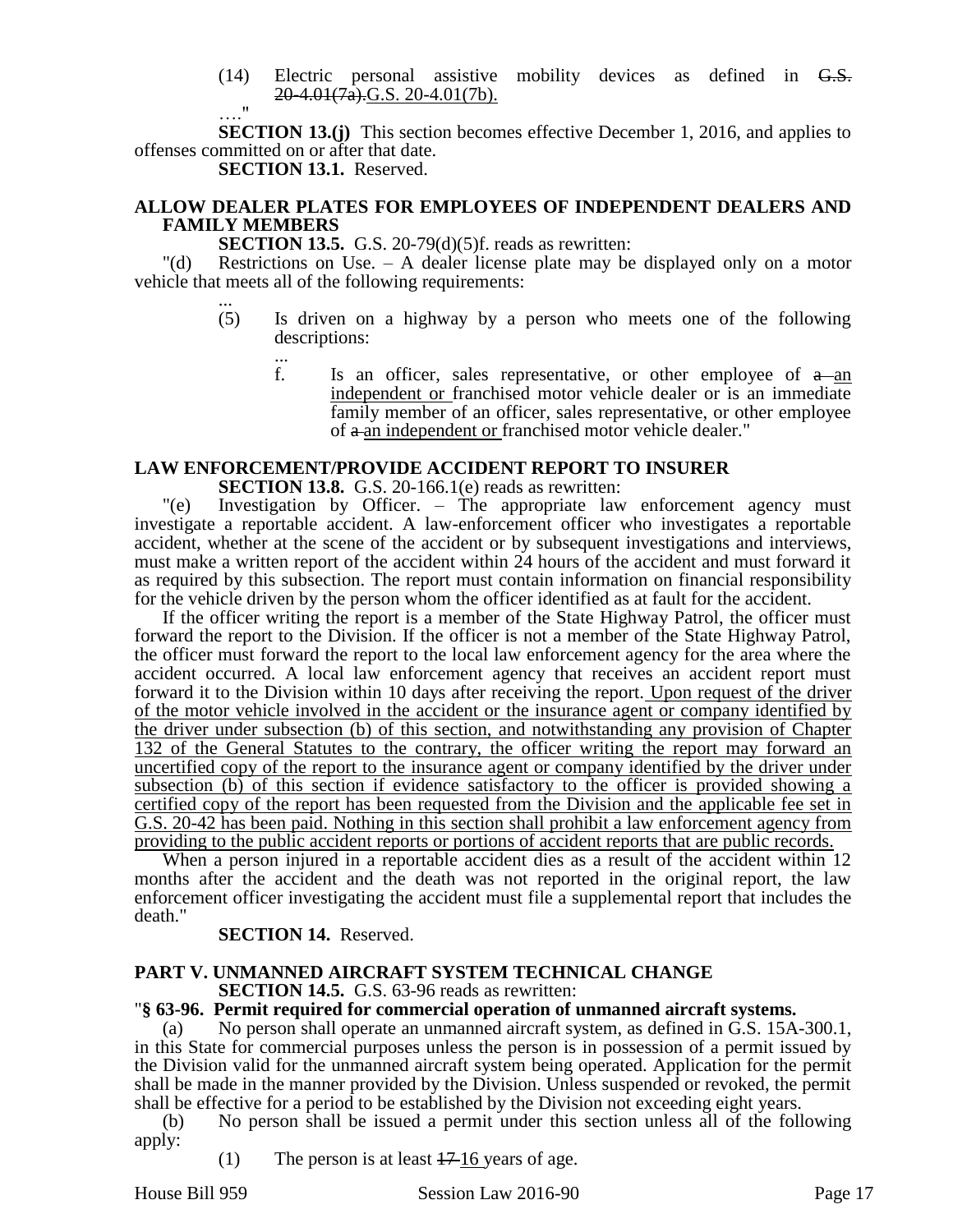- (2) The person possesses a valid drivers license issued by any state or territory of the United States or the District of Columbia.
- (3) The person has passed the knowledge test for operating an unmanned aircraft system as prescribed in G.S. 63-95(b).
- (4) The person has satisfied all other applicable requirements of this Article or federal regulation.

…."

# **PART VI. MAP ACT CHANGES**

# **MODIFY USE OF STI FUNDS**

**SECTION 15.** Notwithstanding any provision of law to the contrary, damages, right-of-way costs, and planning and design costs related to litigation concerning the adoption of a transportation corridor official map under Article 2E of Chapter 136 of the General Statutes shall be paid from the tier under Article 14B of Chapter 136 of the General Statutes in which the project covered by the transportation corridor official map was funded under or is programmed to be funded under. For projects covered by a transportation corridor official map that were not funded, or are not programmed to be funded, under Article 14B of Chapter 136 of the General Statutes, damages, right-of-way costs, and planning and design costs related to litigation concerning the adoption of the transportation corridor official map shall be paid from the regional allocation of funds under Article 14B of Chapter 136 of the General Statutes for the region covered by the transportation corridor official map.

# **ONE YEAR MORATORIUM ON NEW MAPS UNDER MAP ACT**

**SECTION 16.** G.S. 136-44.50 is amended by adding a new subsection to read:

"(h) No new transportation corridor official map may be adopted pursuant to this section from July 1, 2016, to July 1, 2017."

# **ALL MAP ACT CORRIDOR MAPS RESCINDED**

**SECTION 17.(a)** All transportation corridor official maps adopted pursuant to Article 2E of Chapter 136 of the General Statutes, and any amendments thereto, are hereby rescinded, and all restrictions under Article 2E of Chapter 136 of the General Statutes shall no longer apply to properties or portions of properties within the affected transportation corridors.

**SECTION 17.(b)** The Department shall post information concerning each map rescinded pursuant to subsection (a) of this section on its Web site, and provide notice of each map rescinded pursuant to subsection (a) of this section to all of the following for the affected jurisdictions:

- (1) The office of the city clerk.
- (2) The county tax supervisor and city tax collector.<br>
(3) The register of deeds.
- The register of deeds.
- (4) The city and county planning agency.

**SECTION 17.(c)** Nothing in subsection (a) of this section shall be construed as tolling, delaying, or otherwise modifying the time in which a complaint must be filed under G.S. 136-111.

## **MODIFY DOT CONDEMNATION INTEREST RATE**

**SECTION 18.(a)** G.S. 24-1 reads as rewritten:

## "**§ 24-1. Legal rate is eight percent.**

The Except as otherwise provided in G.S. 136-113, the legal rate of interest shall be eight percent (8%) per annum for such time as interest may accrue, and no more."

**SECTION 18.(b)** G.S. 136-113 reads as rewritten:

#### "**§ 136-113. Interest as a part of just compensation.**

To said amount awarded as damages by the commissioners or a jury or judge, the judge shall, as a part of just compensation, add interest at the legal rate as provided in G.S. 24 1 on said amount from the date of taking to the date of judgment; but interest shall not be allowed from the date of deposit on so much thereof as shall have been paid into court as provided in this Article. For purposes of this section, the term "legal rate" means the prime lending rate, as published by the Board of Governors of the Federal Reserve System on the first business day of